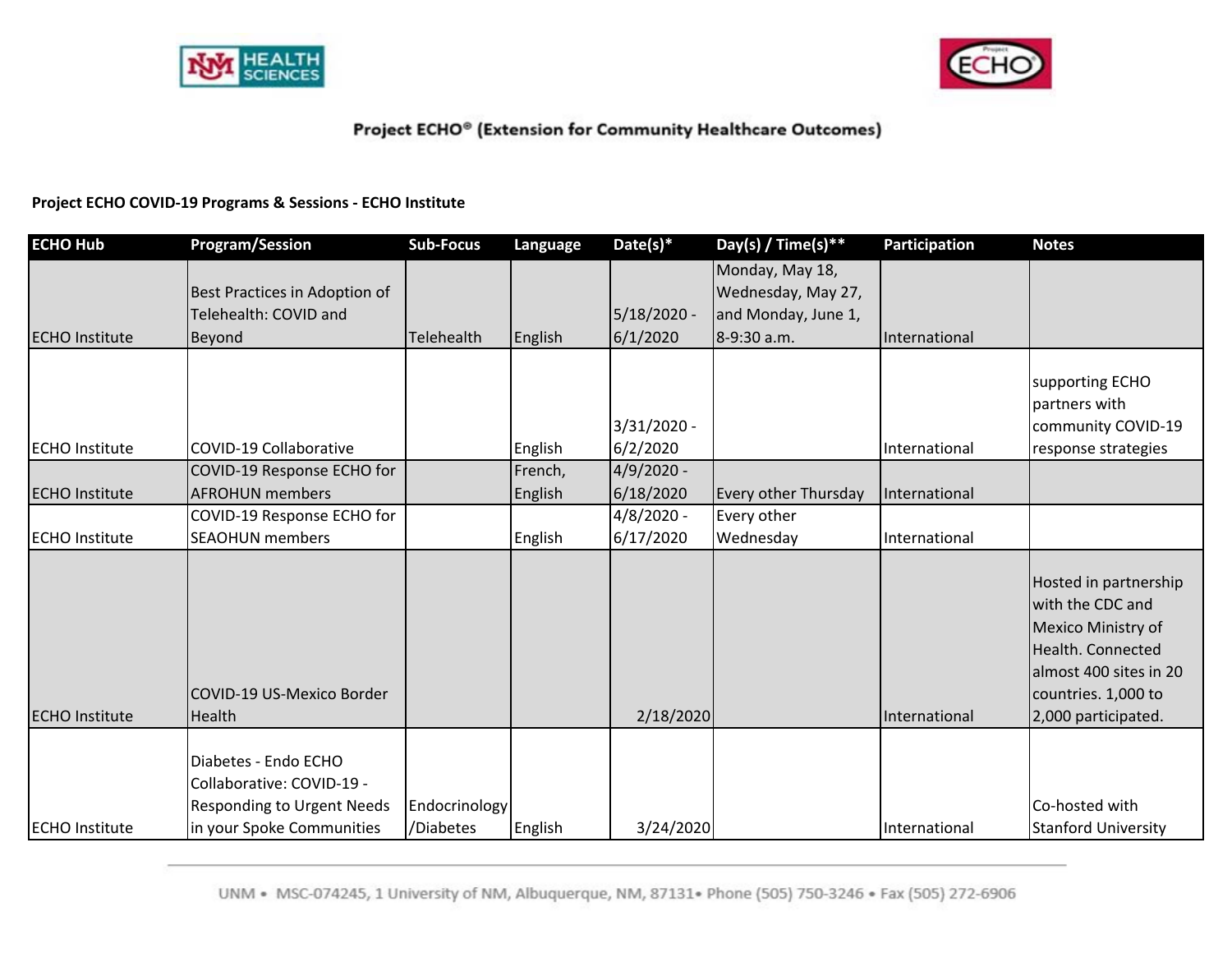



| <b>ECHO Hub</b>       | <b>Program/Session</b>          | <b>Sub-Focus</b> | Language | Date(s)*      | Day(s) / Time(s)**   | Participation           | <b>Notes</b>             |
|-----------------------|---------------------------------|------------------|----------|---------------|----------------------|-------------------------|--------------------------|
|                       | <b>ECHO COVID-19 Global</b>     |                  |          | $6/15/2020 -$ |                      |                         |                          |
| <b>ECHO Institute</b> | Conversations                   |                  | English  | Ongoing       | Mondays, 8-9:30 a.m. | International           |                          |
|                       |                                 |                  |          |               |                      |                         |                          |
|                       | Exploring the Impact of         |                  |          |               |                      |                         |                          |
|                       | COVID-19 on Individuals with    |                  |          |               |                      |                         |                          |
|                       | Intellectual and                |                  | Spanish, |               |                      |                         |                          |
|                       | Developmental Disabilities in   |                  | English, |               |                      |                         |                          |
| <b>ECHO Institute</b> | Latin America                   |                  | French   | 8/12/2020     |                      | 8/31/2020 International |                          |
|                       | <b>MetaECHO Community Call:</b> |                  |          |               |                      |                         |                          |
|                       | COVID-19 and How the            |                  |          |               |                      |                         |                          |
|                       | MetaECHO Community is           |                  |          |               |                      |                         |                          |
| <b>ECHO Institute</b> | Responding                      |                  | English  | 3/27/2020     |                      | International           |                          |
|                       | <b>MetaECHO Community Call:</b> |                  |          |               |                      |                         |                          |
|                       | COVID-19 and How the            |                  |          |               |                      |                         |                          |
|                       | MetaECHO Community is           |                  |          |               |                      |                         |                          |
| <b>ECHO Institute</b> | Responding                      |                  | English  | 3/24/2020     |                      | International           |                          |
|                       |                                 |                  |          |               |                      |                         | <b>Including AFROHUN</b> |
|                       |                                 |                  |          |               |                      |                         | Secretariat Jonna        |
|                       |                                 |                  |          |               |                      |                         | Mazet and leading        |
|                       | Special One Health COVID-19     |                  | French,  |               |                      |                         | experts from CDC,        |
| <b>ECHO Institute</b> | Response ECHO for AFROHUN       |                  | English  | 3/23/2020     |                      | International           | WHO, and ICAN.           |
|                       |                                 |                  |          |               |                      |                         |                          |
|                       |                                 |                  |          |               |                      |                         | <b>Including SEAOHUN</b> |
|                       |                                 |                  |          |               |                      |                         | Secretariat Jonna        |
|                       |                                 |                  |          |               |                      |                         | Mazet, and experts       |
|                       |                                 |                  |          |               |                      |                         | from the CDC. This       |
|                       | Special One Health Covid-19     |                  |          |               |                      |                         | program is conducted     |
|                       | Response ECHO for SEAOHUN       |                  |          |               |                      |                         | as part of the One       |
| <b>ECHO Institute</b> | <b>Members</b>                  |                  | English  | 3/23/2020     |                      | International           | Health Consortium.       |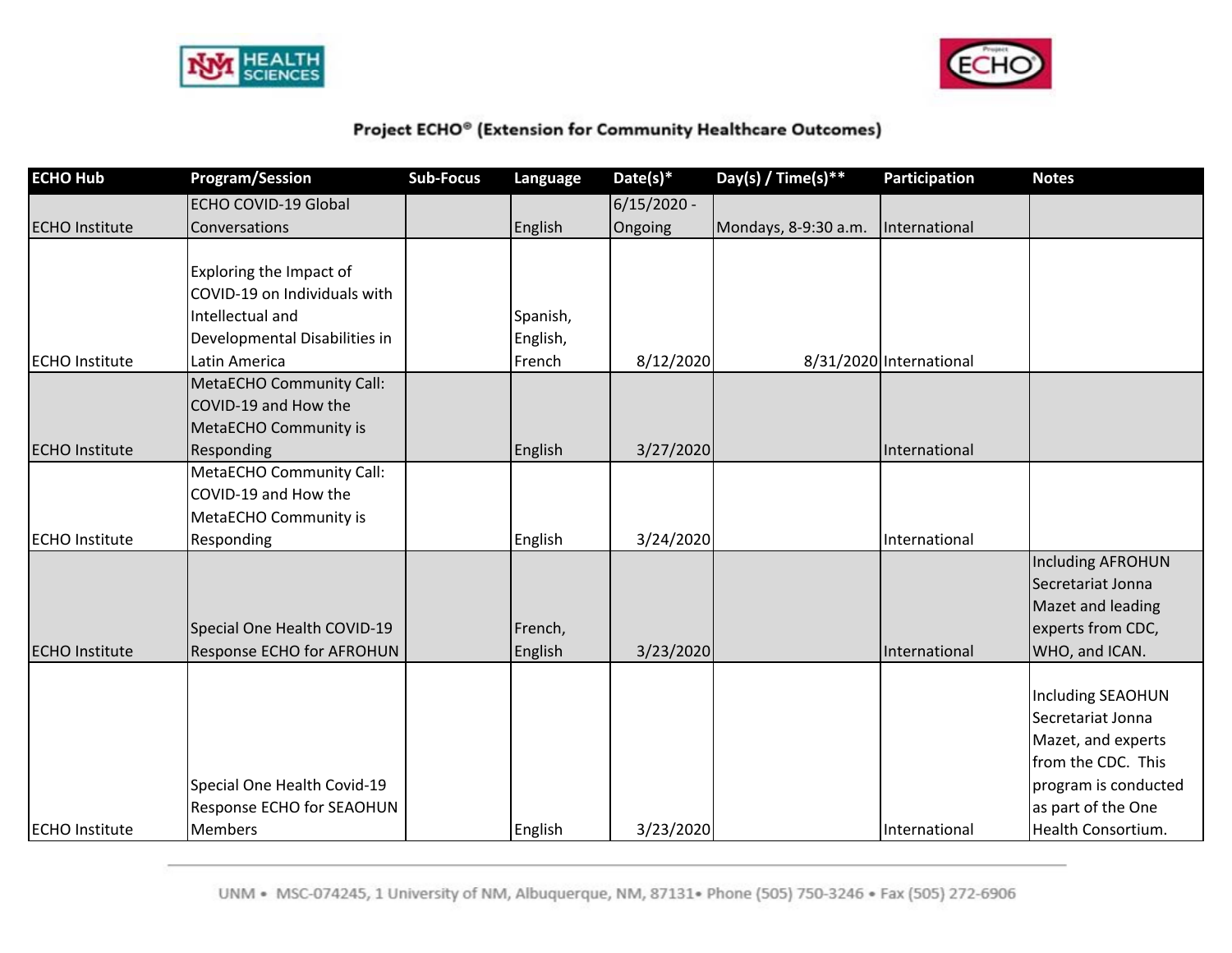



| <b>ECHO Hub</b>           | <b>Program/Session</b>             | <b>Sub-Focus</b> | Language   | $Date(s)*$    | Day(s) / Time(s) ** | <b>Participation</b> | <b>Notes</b>               |
|---------------------------|------------------------------------|------------------|------------|---------------|---------------------|----------------------|----------------------------|
|                           |                                    |                  |            |               |                     |                      |                            |
|                           |                                    |                  |            |               |                     |                      | About 200 participants     |
|                           |                                    |                  |            |               |                     |                      | from over 30 countries,    |
| <b>ECHO Institute and</b> | Department of Defense's            |                  |            |               |                     |                      | representing medical       |
| <b>CDC COVID-19</b>       | global HIV network: 90-            |                  |            |               |                     |                      | staff who support          |
| <b>International Task</b> | minute COVID-19 ECHO               |                  |            |               |                     |                      | public health response     |
| Force                     | education session                  | <b>HIV</b>       | English    | 3/12/2020     |                     | International        | capabilities.              |
|                           |                                    |                  |            |               |                     |                      | <b>Sessions Resources:</b> |
|                           |                                    |                  |            |               |                     |                      | https://mailchi.mp/salu    |
|                           |                                    |                  |            |               |                     |                      | d.unm.edu/whoafro-         |
| <b>ECHO</b> Institute and |                                    |                  | French,    |               |                     |                      | previous-session-          |
| the WHO Regional          |                                    |                  | English,   | 4/10/2020 -   |                     |                      | resources-up-to-august-    |
| <b>Office for Africa</b>  | <b>COVID-19 Topics</b>             |                  | Portuguese | Ongoing       |                     | International        |                            |
|                           | <b>COVID-19 Infectious Disease</b> |                  |            |               |                     |                      |                            |
|                           | Office Hours/Q&A with              | Infectious       |            | $3/25/2020 -$ |                     |                      |                            |
| <b>ECHO Institute</b>     | Nestor Sosa, MD                    | <b>Diseases</b>  | English    | Ongoing       | Mondays             | <b>New Mexico</b>    |                            |
|                           | COVID-19 Multi-Specialty           |                  |            | $3/27/2020 -$ |                     |                      |                            |
| <b>ECHO</b> Institute     | TeleECHO Program                   |                  | English    | 6/26/2020     | Fridays             | <b>New Mexico</b>    |                            |
|                           |                                    |                  |            |               |                     |                      |                            |
|                           |                                    |                  |            |               |                     |                      | COVID-19                   |
|                           |                                    |                  |            |               |                     |                      | presentations              |
|                           |                                    |                  |            |               |                     |                      | substitute traditional     |
|                           |                                    |                  |            |               |                     |                      | condition-specific         |
|                           |                                    |                  |            |               |                     |                      | topics in regular          |
| <b>ECHO Institute</b>     | COVID-19 Presentations             | Imisc.           | English    |               |                     | <b>New Mexico</b>    | teleECHO sessions          |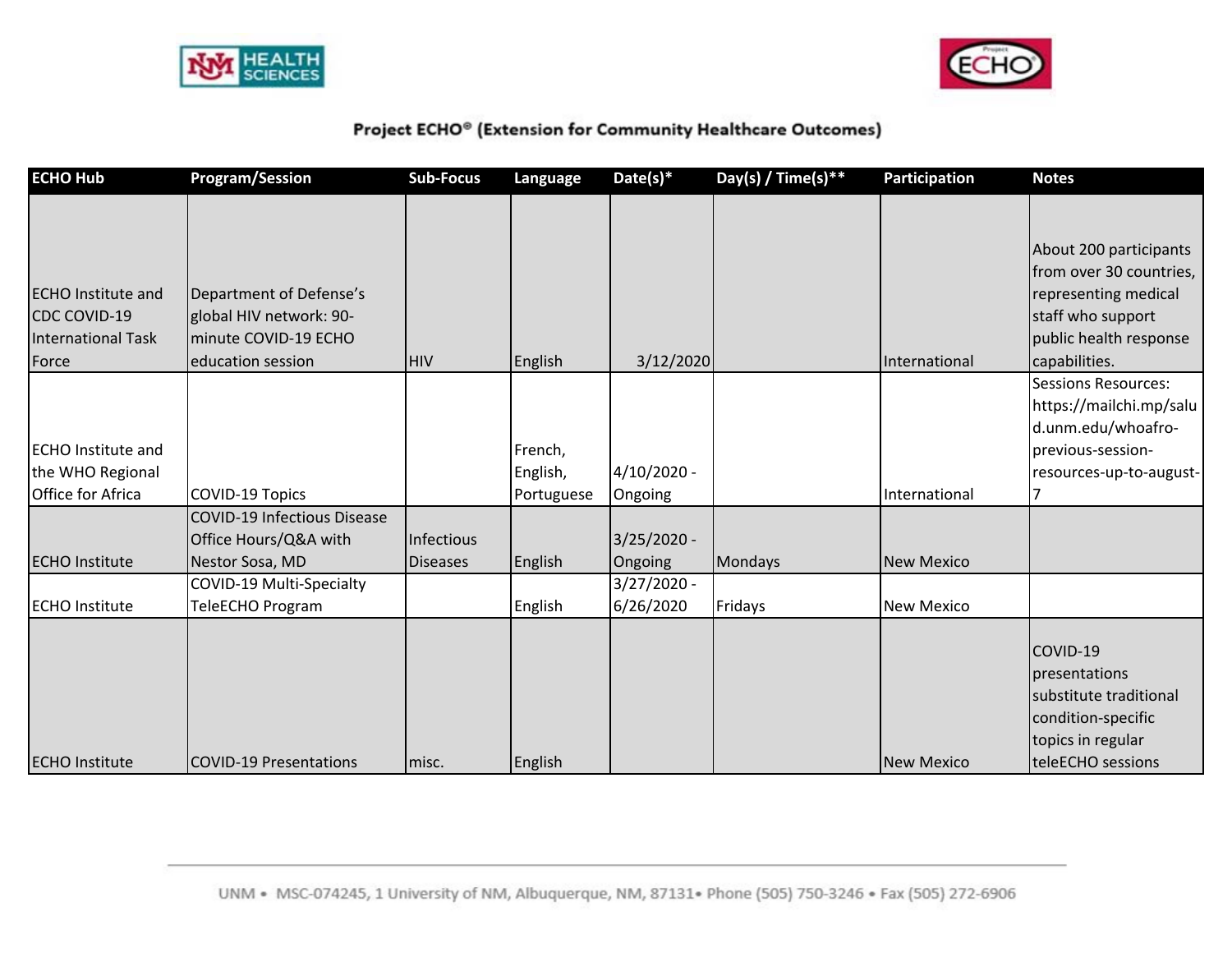



| <b>ECHO Hub</b>       | <b>Program/Session</b>                                                                    | <b>Sub-Focus</b> | Language            | Date(s)*                 | Day(s) / Time(s) **                                 | <b>Participation</b> | <b>Notes</b>                                                                                                     |
|-----------------------|-------------------------------------------------------------------------------------------|------------------|---------------------|--------------------------|-----------------------------------------------------|----------------------|------------------------------------------------------------------------------------------------------------------|
| <b>ECHO Institute</b> | COVID-19 response for the<br><b>New Mexico ECHO</b><br>community of healthcare<br>workers |                  | English             | 3/19/2020                |                                                     | <b>New Mexico</b>    | Hosted in partnership<br>with the New Mexico<br>Departments of Health<br>and Health and Human<br><b>Services</b> |
| <b>ECHO Institute</b> | COVID-19 Safety Topics for<br><b>NM Early Chilhood</b><br>Professionals                   |                  | English,<br>Spanish | 4/22/2020 3-4 p.m.       |                                                     | <b>New Mexico</b>    |                                                                                                                  |
| <b>ECHO</b> Institute | Critical Care for the COVID-19<br>Patient for hospitalist and in-<br>patient care         |                  | English             | $3/26/2020 -$<br>Ongoing | Thursdays                                           | <b>New Mexico</b>    |                                                                                                                  |
| <b>ECHO Institute</b> | <b>ECHO for Education: Virtual</b><br><b>Classrooms and eLearning</b>                     | Education        |                     | 4/8/2020 -<br>5/15/2020  | Mondays at 3:30 p.m.<br>and Wednesdays at 9<br>a.m. | <b>New Mexico</b>    | First session had nearly<br>300 participants                                                                     |
| <b>ECHO</b> Institute | First Responder ECHO:<br>Special COVID-19 Session<br>First Responder ECHO:                |                  | English             | 3/23/2020                |                                                     | <b>New Mexico</b>    |                                                                                                                  |
| <b>ECHO</b> Institute | Special COVID-19 Session                                                                  |                  |                     | 3/23/2020                |                                                     | <b>New Mexico</b>    |                                                                                                                  |
| <b>ECHO</b> Institute | <b>New Mexico Peer Education</b><br>Project: COVID-19 Program<br>Updates                  |                  | English             | 3/26/2020 -<br>Ongoing   | 2nd and 4th Thursdays New Mexico                    |                      | 47 prison peer<br>educators were trained<br>on March 26                                                          |
| <b>ECHO Institute</b> | New Mexico Peer Education<br>Project: COVID-19 Trainings                                  |                  | English             | $3/12/2020 -$<br>Ongoing |                                                     | <b>New Mexico</b>    | March 20th session<br>reached 106 peer<br>educators                                                              |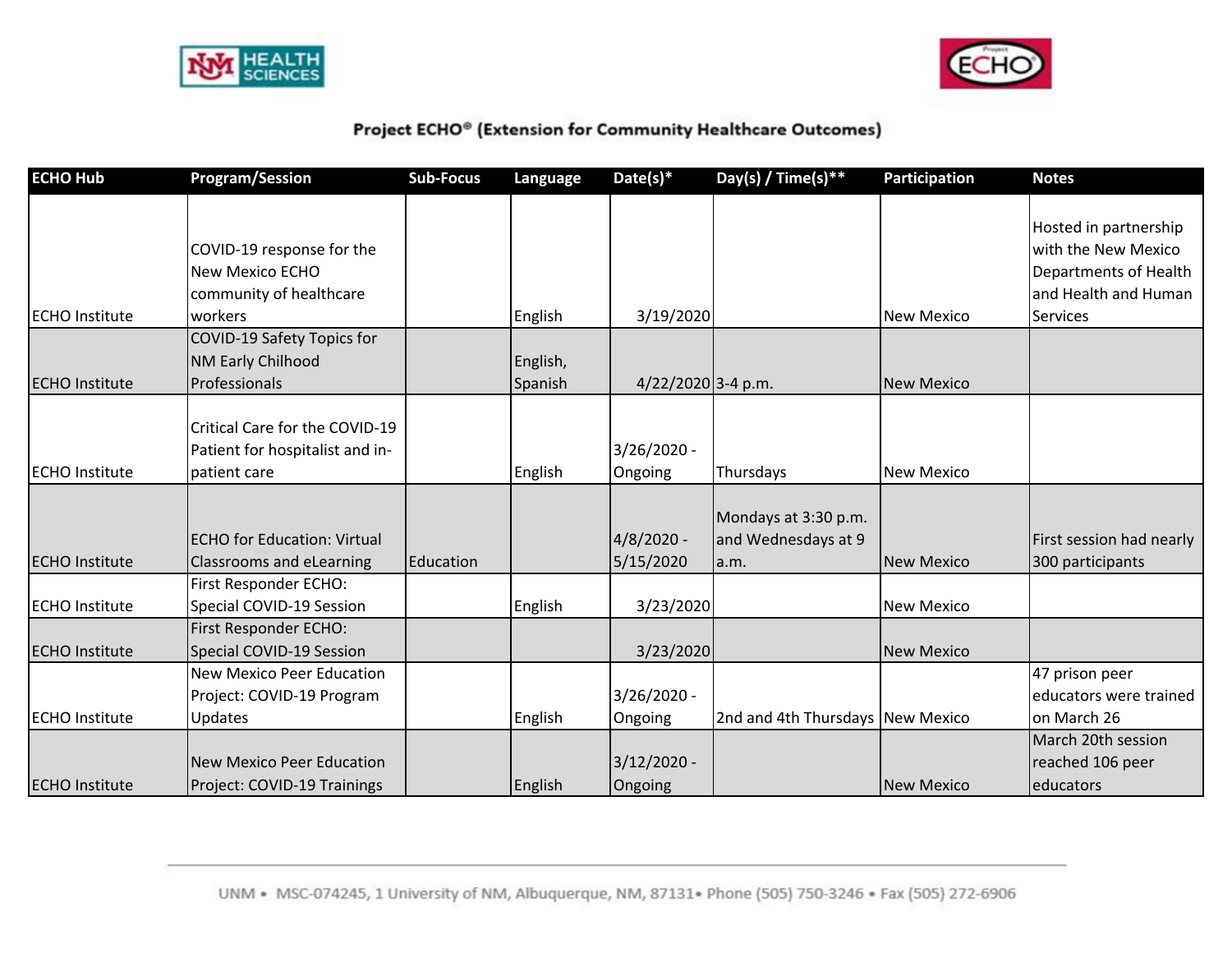



| <b>ECHO Hub</b>           | <b>Program/Session</b>            | <b>Sub-Focus</b> | Language | Date(s) $*$ | Day(s) / Time(s) **      | <b>Participation</b> | <b>Notes</b>          |
|---------------------------|-----------------------------------|------------------|----------|-------------|--------------------------|----------------------|-----------------------|
|                           | Project ECHO for Parents:         |                  |          |             |                          |                      |                       |
|                           | Helping your students learn       |                  | Spanish, |             |                          |                      |                       |
| <b>ECHO</b> Institute     | during COVID-19                   | Education        | English  |             | 4/30/2020 4:30-5:45 p.m. | <b>New Mexico</b>    |                       |
| <b>ECHO Institute -</b>   | Addressing Added Stigma in        |                  |          |             |                          |                      |                       |
| <b>UNM AIDS Education</b> | the Setting of the COVID-19       |                  |          |             |                          |                      |                       |
| and Training Center       | Pandemic                          | <b>HIV</b>       | English  | 4/21/2020   |                          | <b>New Mexico</b>    |                       |
|                           | <b>Best Practices for Clinics</b> |                  |          |             |                          |                      |                       |
| <b>ECHO Institute -</b>   | Serving People Living with        |                  |          |             |                          |                      |                       |
| UNM AIDS Education        | HIV During COVID-19               |                  |          |             |                          |                      |                       |
| and Training Center       | Pandemic                          | <b>HIV</b>       | English  | 4/28/2020   |                          | <b>New Mexico</b>    |                       |
|                           | Coinfection: Managing             |                  |          |             |                          |                      |                       |
| <b>ECHO Institute -</b>   | Anxiety Contagion in the          |                  |          |             |                          |                      |                       |
| <b>UNM AIDS Education</b> | Setting of the COVID-19           |                  |          |             |                          |                      |                       |
| and Training Center       | Pandemic                          | <b>HIV</b>       | English  | 4/14/2020   |                          | <b>New Mexico</b>    |                       |
|                           |                                   |                  |          |             |                          |                      |                       |
| <b>ECHO Institute -</b>   |                                   |                  |          |             |                          |                      |                       |
| UNM AIDS Education        | <b>Grand Rounds: HIV and</b>      |                  |          |             |                          |                      |                       |
| and Training Center       | COVID-19                          | <b>HIV</b>       |          | 4/3/2020    |                          | <b>New Mexico</b>    | Total attendance: 120 |
| <b>ECHO Institute -</b>   | HIV TeleECHO Topic: COVID-        |                  |          |             |                          |                      |                       |
| <b>UNM AIDS Education</b> | 19 in People Living With HIV      |                  |          |             |                          |                      |                       |
| and Training Center       | (PLWH)                            | <b>HIV</b>       |          | 3/31/2020   |                          | <b>New Mexico</b>    |                       |
|                           |                                   |                  |          |             |                          |                      |                       |
| <b>ECHO Institute -</b>   |                                   |                  |          |             |                          |                      |                       |
| UNM AIDS Education        | <b>PrEP ECHO: COVID-19 Risk</b>   |                  |          |             |                          |                      |                       |
| and Training Center       | Reduction in People on PrEP       | <b>HIV</b>       | English  | 4/7/2020    |                          | <b>New Mexico</b>    |                       |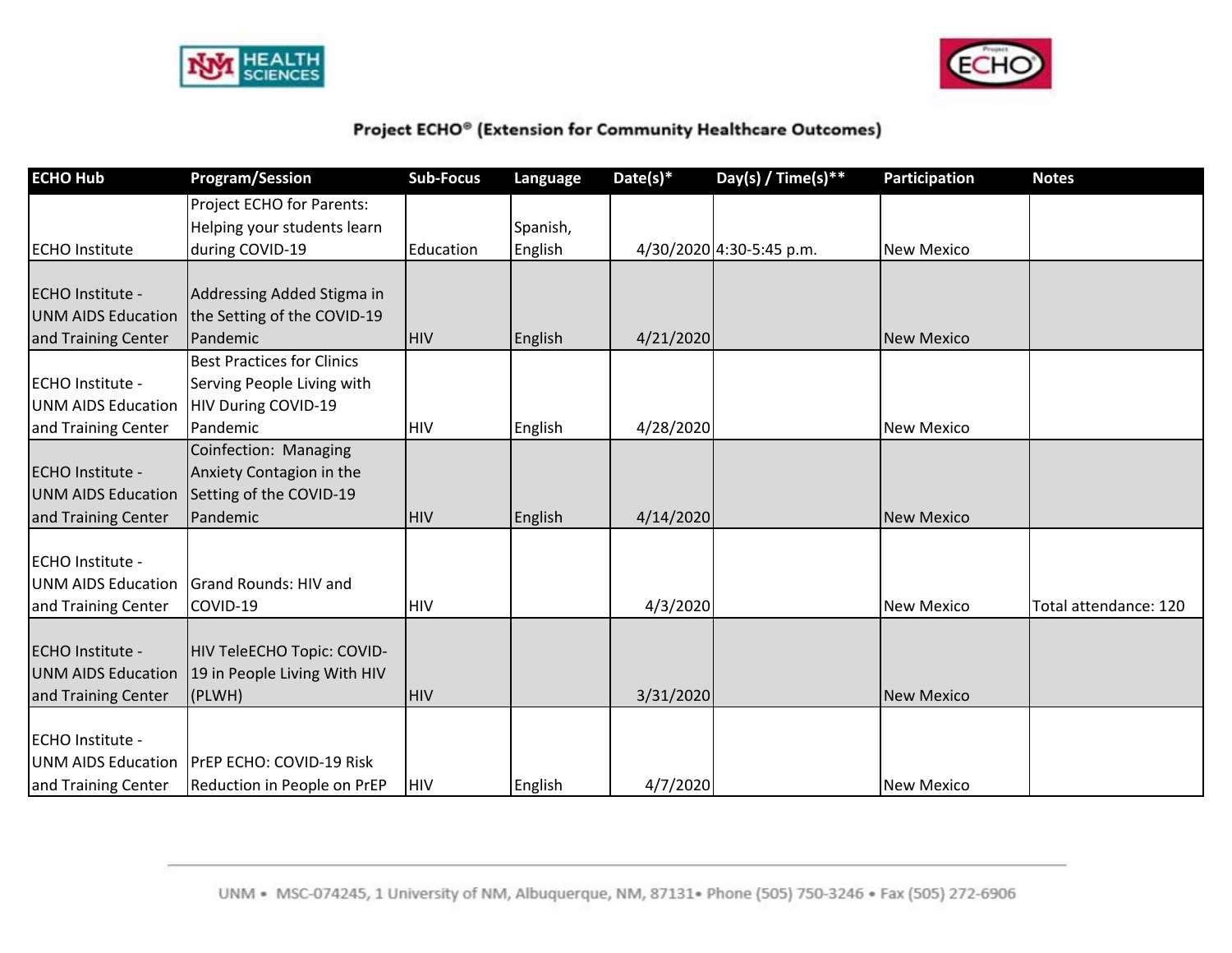



| <b>ECHO Hub</b>       | <b>Program/Session</b>                                                                                   | <b>Sub-Focus</b> | Language            | Date(s)*                  | Day(s) / Time(s) **                 | Participation    | <b>Notes</b>                                                                                                                                           |
|-----------------------|----------------------------------------------------------------------------------------------------------|------------------|---------------------|---------------------------|-------------------------------------|------------------|--------------------------------------------------------------------------------------------------------------------------------------------------------|
| <b>ECHO Institute</b> | Coronavirus 101 for<br><b>Community Health Workers</b>                                                   | <b>CHW</b>       | English,<br>Spanish | $3/25/2020 -$<br>6/1/2020 | Fridays                             | New Mexico, U.S. | Hosted in partnership<br>with the Office for<br>Community Health.<br>Language alternating<br>between English and<br>Spanish.                           |
| <b>ECHO Institute</b> | <b>CHW Collaborative: Running</b><br>teleECHO Programs Remotely<br>and CHW Specific COVID-19<br>Programs | <b>CHW</b>       | English             | 4/8/2020 11 a.m.          |                                     | U.S.             |                                                                                                                                                        |
| <b>ECHO Institute</b> | First Responder Resiliency<br>TeleECHO Program                                                           |                  |                     | $4/13/2020 -$<br>Ongoing  | 2nd and 4th Mondays,<br>2-3:30 p.m. | <b>U.S.</b>      |                                                                                                                                                        |
| <b>ECHO</b> Institute | HHS/ASPR COVID-19 Clinical<br>Rounds: Lifesaving Treatment<br>and Operations                             |                  | English             | $3/24/2020 -$<br>Ongoing  |                                     | U.S.             | Engaging the<br>membership of many<br>of the leading medical<br>professional societies<br>in the U.S. as subject<br>matter experts and<br>participants |
| <b>ECHO Institute</b> | HHS/ASPR COVID-19<br><b>Emergency Medicine program</b>                                                   |                  | English             | $4/2/2020 -$<br>Ongoing   | Thursdays                           | U.S.             | 5,581 participants as of<br>May 28                                                                                                                     |
| <b>ECHO Institute</b> | HHS/ASPR COVID-19 EMS<br>program                                                                         |                  | English             | $4/10/2020 -$<br>Ongoing  | Fridays                             | <b>U.S.</b>      | 5,257 participants as of<br>May 28                                                                                                                     |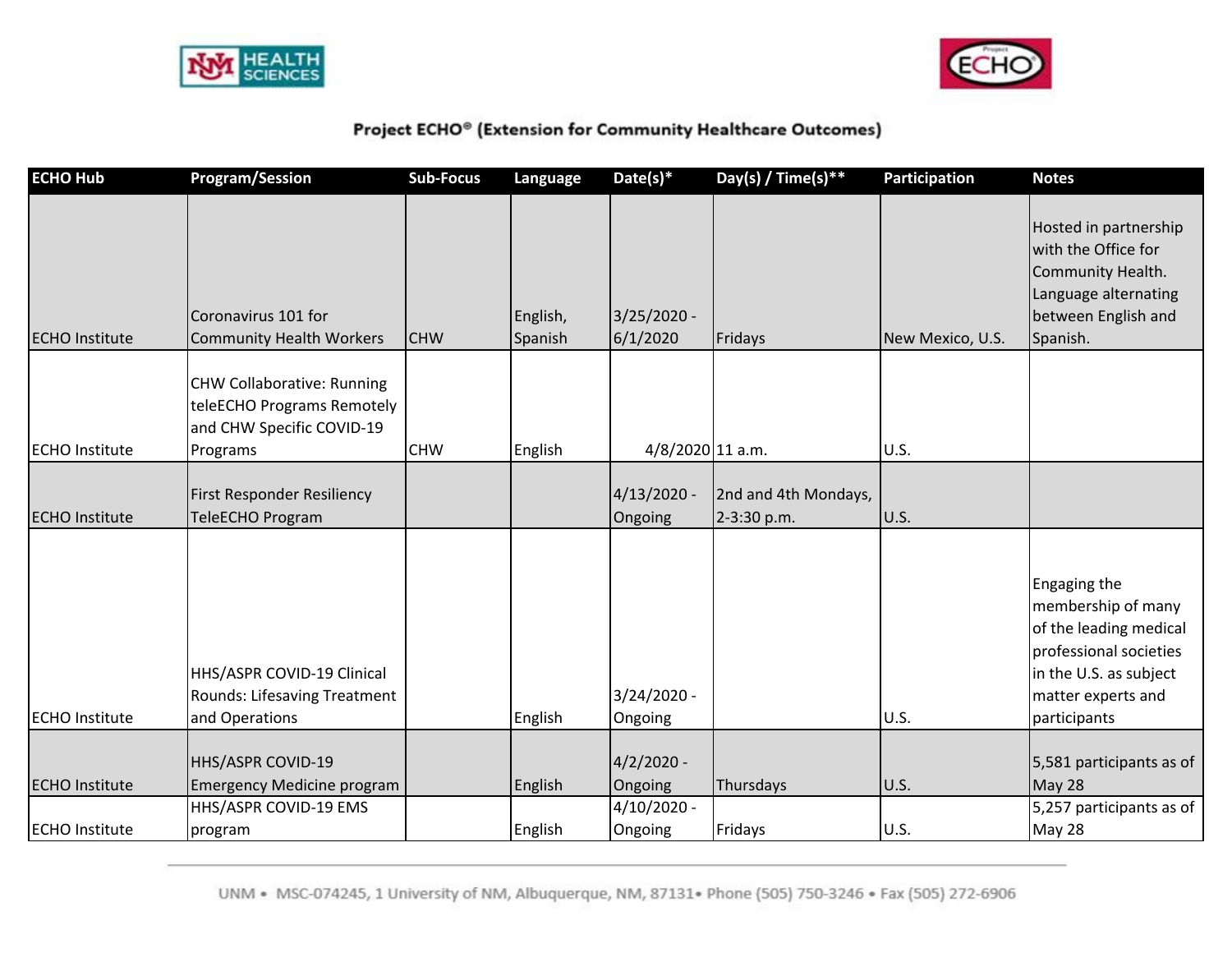



| <b>ECHO Hub</b>       | <b>Program/Session</b>         | <b>Sub-Focus</b> | Language | $Date(s)*$    | Day(s) / Time(s) $**$ | Participation | <b>Notes</b> |
|-----------------------|--------------------------------|------------------|----------|---------------|-----------------------|---------------|--------------|
|                       | Indian Health Service national |                  |          |               |                       |               |              |
|                       | COVID-19 Clinical Readiness    |                  |          |               |                       |               |              |
|                       | and Patient Care ECHO          |                  |          | $3/19/2020 -$ |                       |               |              |
| <b>ECHO Institute</b> | program                        |                  | English  | Ongoing       | <b>IThursdavs</b>     | IU.S.         |              |
|                       | Nursing Home ECHO: COVID-      |                  |          | $8/25/2020 -$ |                       |               |              |
| <b>ECHO</b> Institute | 19 Action Network              | <b>Nursing</b>   | English  | 9/2/2020      |                       | U.S.          |              |

\* Dates listed in U.S. standard format (e.g. MM/DD/YYYY)

\*\* All times are local to the hub's time zone unless otherwise noted.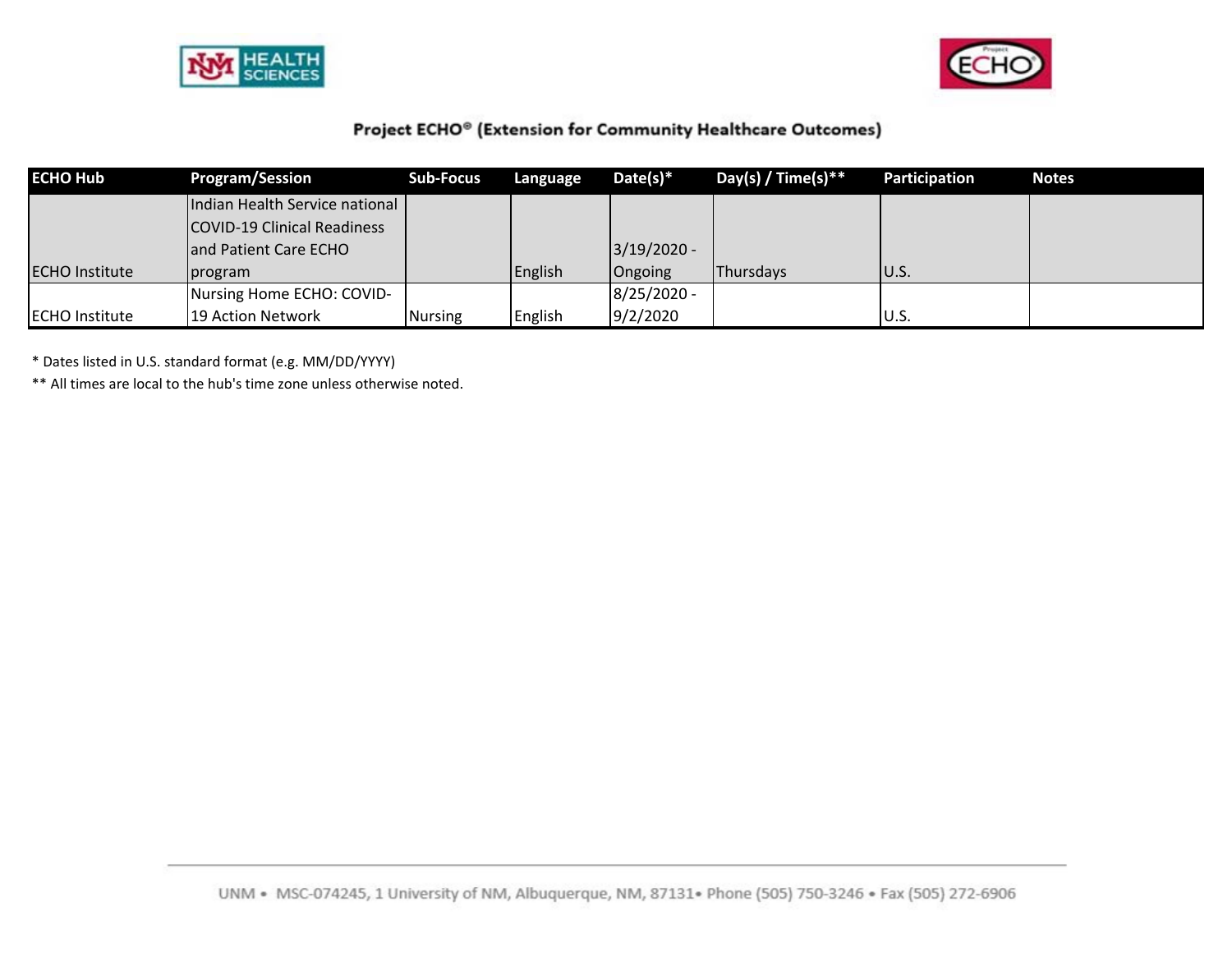



#### **Project ECHO COVID‐19 Programs & Sessions ‐ Partners**

| <b>ECHO Hub</b>                                     | <b>Program/Session</b>                                        | <b>Hub Location</b> | Begin Date*       | <b>End Date</b>    | Day(s) / Time(s)**        | <b>Notes</b> |
|-----------------------------------------------------|---------------------------------------------------------------|---------------------|-------------------|--------------------|---------------------------|--------------|
|                                                     | COVID-19 Tele-Education Series for                            |                     |                   |                    | Wednesdays and            |              |
|                                                     | Healthcare Providers in Low- and                              |                     |                   |                    | Fridays, 11-12:00         |              |
| <b>Assist International</b>                         | Middle Income Countries                                       | Africa              | 4/24/2020         | 5/13/2020 p.m. GMT |                           |              |
|                                                     |                                                               |                     |                   |                    | Wednesdays, 4             |              |
|                                                     | The Oxygen Series: Care of Pediatric                          |                     |                   |                    | p.m. Eastern Africa       |              |
| Assist International                                | and Adult Patients                                            | Africa              | 5/27/2020 Ongoing |                    | Time                      |              |
|                                                     | <b>Advanced HIV Disease Global</b>                            |                     |                   |                    |                           |              |
|                                                     | Webinar Series: Advanced HIV                                  |                     |                   |                    |                           |              |
|                                                     | Disease in the context of the COVID-                          |                     |                   |                    | Wednesdays, 8             |              |
| Centers for Disease Control   19 pandemic in Africa |                                                               | Africa              | 4/22/2020         | 7/8/2020 a.m. MT   |                           |              |
|                                                     |                                                               |                     |                   |                    |                           |              |
|                                                     | Centers for Disease Control COVID-19 Guidance for ART Program | Africa              | 3/26/2020         | 3/26/2020          |                           |              |
|                                                     |                                                               |                     |                   |                    |                           |              |
| <b>Elizabeth Glaser Pediatric</b>                   | <b>Biological Diagnosis of Coronavirus</b>                    |                     |                   |                    |                           |              |
| <b>AIDS Foundation</b>                              | Disease 2019                                                  | Africa              | 3/30/2020         | 3/30/2020          |                           |              |
|                                                     |                                                               |                     |                   |                    |                           |              |
| <b>Elizabeth Glaser Pediatric</b>                   | Epidemiology and Prophylaxis of                               |                     |                   |                    |                           |              |
| <b>AIDS Foundation</b>                              | Coronavirus                                                   | Africa              | 3/25/2020         | 3/25/2020          |                           |              |
|                                                     |                                                               |                     |                   |                    |                           |              |
| <b>Elizabeth Glaser Pediatric</b>                   |                                                               |                     |                   |                    |                           |              |
| <b>AIDS Foundation</b>                              |                                                               | Africa              |                   |                    |                           |              |
|                                                     | Clinical management and IPC of                                |                     |                   |                    |                           |              |
|                                                     | COVID-19: the Do's and Don't's                                |                     |                   |                    |                           |              |
| WHO/AFRO                                            | during patients care                                          | Africa              | 4/1/2020          |                    | $4/1/2020$ 2:30-4:30 p.m. |              |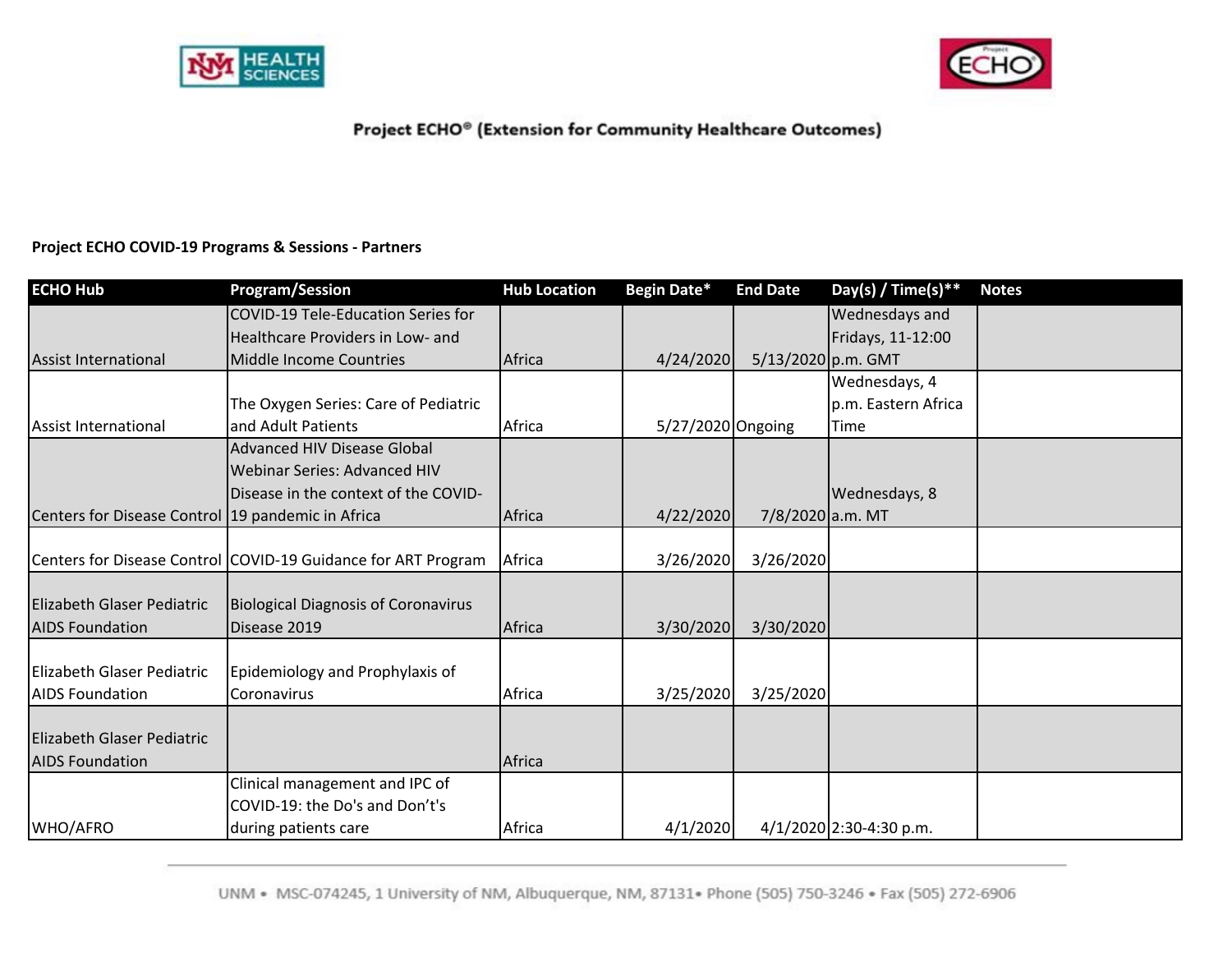



| <b>ECHO Hub</b>                                                       | <b>Program/Session</b>                                                                                                                             | <b>Hub Location</b> | Begin Date*       | <b>End Date</b>    | Day(s) / Time(s)**                                          | <b>Notes</b>                  |
|-----------------------------------------------------------------------|----------------------------------------------------------------------------------------------------------------------------------------------------|---------------------|-------------------|--------------------|-------------------------------------------------------------|-------------------------------|
| <b>Assist International</b>                                           | <b>COVID-19 Lecture Series</b>                                                                                                                     | Africa, Asia        | 4/8/2020 Ongoing  |                    | Wednesdays, 12<br>p.m. GMT (Africa) &<br>10 a.m. ICT (Asia) |                               |
| Institute of Oncology Angel                                           |                                                                                                                                                    |                     |                   |                    | Thursdays 11 a.m.-                                          |                               |
| H. Roffo                                                              | Pandemia Covid-19                                                                                                                                  | Argentina           | 4/23/2020 Ongoing |                    | 12:15 p.m.                                                  |                               |
|                                                                       | Institute of Oncology Angel   primary mediastinal lymphoma in                                                                                      |                     |                   |                    |                                                             |                               |
| H. Roffo                                                              | relation to COVID-19                                                                                                                               | Argentina           | 3/27/2020         | 3/27/2020          |                                                             |                               |
|                                                                       | COVID-19 Tele-Education Series for                                                                                                                 |                     |                   |                    | Wednesdays and                                              |                               |
|                                                                       | Healthcare Providers in Low- and                                                                                                                   |                     |                   |                    | Fridays, 8 - 9:00                                           |                               |
| Assist International                                                  | Middle Income Countries                                                                                                                            | Asia                | 4/24/2020         | 5/13/2020 a.m. ICT |                                                             |                               |
| <b>Gujarat Medical &amp;</b>                                          | Education Research Society Epidemic preparedness session                                                                                           | Asia                | 3/19/2020         | 3/19/2020          |                                                             |                               |
| Children's Health<br>Queensland Hospital and<br><b>Health Service</b> | (collaborative of Australian ECHO<br>programs to discuss how collectively<br>they can respond to COVID-19 and<br>support the government's efforts) | Australia           | 3/19/2020         | 3/19/2020          |                                                             |                               |
| Children's Health                                                     |                                                                                                                                                    |                     |                   |                    |                                                             | Hosted in partnership with    |
| Queensland Hospital and                                               |                                                                                                                                                    |                     |                   |                    |                                                             | <b>Brisbane North Primary</b> |
| <b>Health Service</b>                                                 | COVID-19 for general practitioners                                                                                                                 | Australia           | 3/31/2020 Ongoing |                    | weekly                                                      | <b>Health Network</b>         |
|                                                                       | COVID-19 program for general                                                                                                                       |                     |                   |                    |                                                             |                               |
| Children's Health                                                     | practitioners and other providers                                                                                                                  |                     |                   |                    |                                                             | Hosted in partnership with    |
| Queensland Hospital and                                               | working in residential aged-care                                                                                                                   |                     |                   |                    |                                                             | <b>Brisbane North Primary</b> |
| <b>Health Service</b>                                                 | facilities                                                                                                                                         | Australia           | 4/17/2020 Ongoing |                    | weekly                                                      | <b>Health Network</b>         |
| Children's Health                                                     | Pediatric Persistent Pain ECHO                                                                                                                     |                     |                   |                    |                                                             |                               |
| Queensland Hospital and                                               | Network: adapting service delivery in                                                                                                              |                     |                   |                    |                                                             |                               |
| <b>Health Service</b>                                                 | response to COVID-19                                                                                                                               | Australia           | 3/31/2020         | 3/31/2020          |                                                             |                               |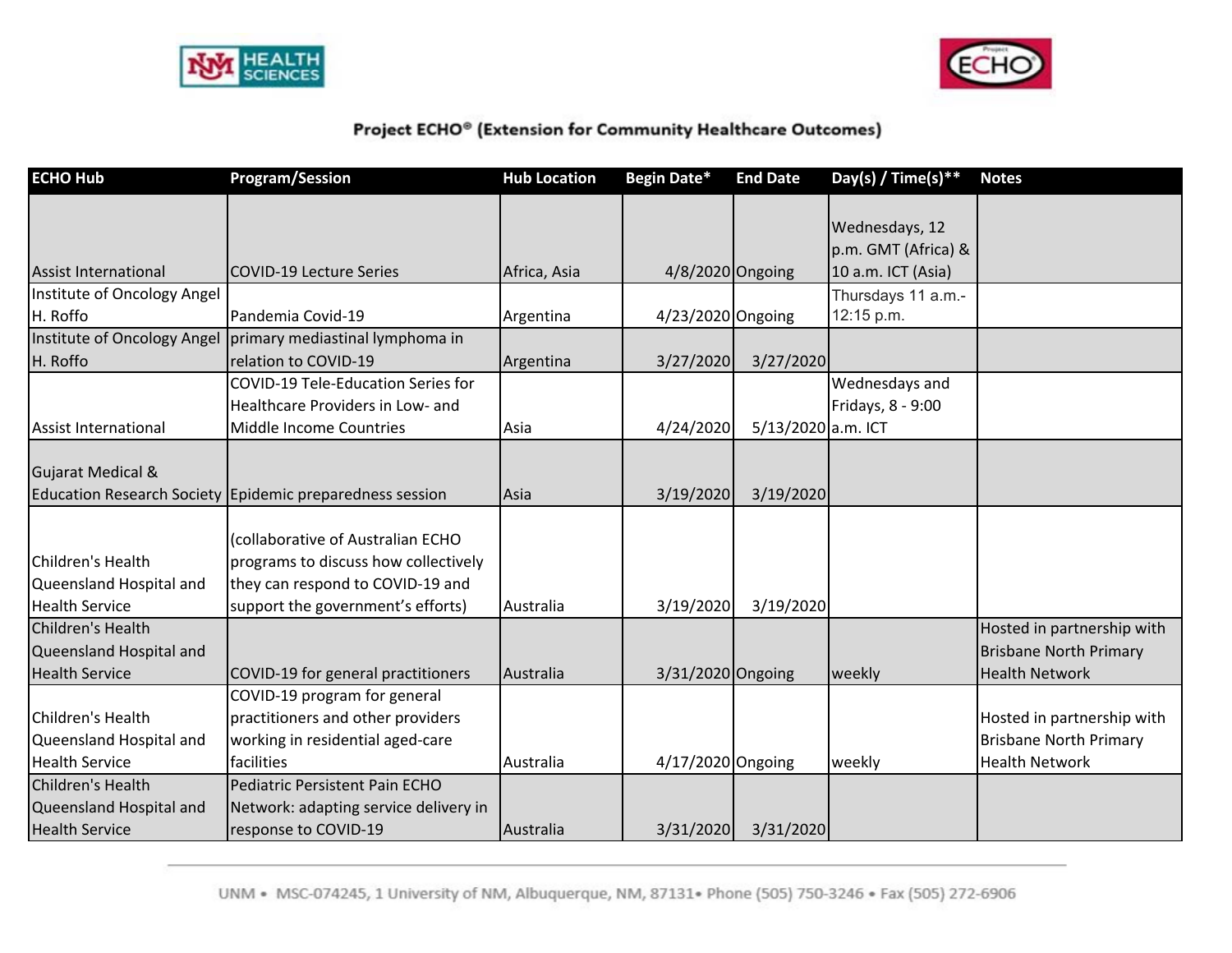



| <b>ECHO Hub</b>                                      | <b>Program/Session</b>                                                                                        | <b>Hub Location</b>    | <b>Begin Date*</b> | <b>End Date</b>     | Day(s) / Time(s) **                                                           | <b>Notes</b>                                                                            |
|------------------------------------------------------|---------------------------------------------------------------------------------------------------------------|------------------------|--------------------|---------------------|-------------------------------------------------------------------------------|-----------------------------------------------------------------------------------------|
| Children's Health                                    |                                                                                                               |                        |                    |                     |                                                                               |                                                                                         |
| Queensland Hospital and                              |                                                                                                               |                        |                    |                     |                                                                               |                                                                                         |
| <b>Health Service</b>                                | Special COVID-19 meeting                                                                                      | Australia              | 3/27/2020          | 3/27/2020           |                                                                               |                                                                                         |
| Botswana-Rutgers                                     | Special Botswana COVID-19 ECHO                                                                                |                        |                    |                     |                                                                               |                                                                                         |
| Partnership for Health                               | Session                                                                                                       | Botswana               | 4/9/2020           |                     | 4/9/2020 16:00-17:00                                                          |                                                                                         |
| Hospital de Clinicas de                              |                                                                                                               |                        |                    |                     |                                                                               |                                                                                         |
| Porto Alegre                                         | Special COVID-19 ECHO Sessions                                                                                | <b>Brazil</b>          | 3/30/2020          | 4/15/2020           |                                                                               |                                                                                         |
| <b>Global Health Systems</b><br>Solutions            | COVID 19: Sampling, packaging and<br>on-site storage of samples                                               | Cameroon               | 4/17/2020          | $4/17/2020$ 10 a.m. |                                                                               |                                                                                         |
| Centre for Addiction and<br>Mental Health            | (two ECHOs for COVID-19 focusing on<br>mental health support for hospital-<br>based clinicians and residents) | Canada                 |                    |                     |                                                                               |                                                                                         |
| Interior Health Authority                            | <b>ECHO for Physician Well-Being</b>                                                                          | Canada                 | 3/30/2020 Ongoing  |                     |                                                                               |                                                                                         |
| <b>Centers for Disease</b><br>Control and Prevention | ECHO COVID-19 Central America                                                                                 | <b>Central America</b> | 4/15/2020 Ongoing  |                     | Wednesdays                                                                    | Collaboration with SE-<br><b>COMISCA and UVG. First</b><br>session had 350 participants |
| Universidad UTE                                      | (Type 1 Diabetes ECHO refocused for<br><b>COVID-19)</b>                                                       | Ecuador                |                    | Ongoing             | Every other<br>Thursday, 7 p.m.                                               |                                                                                         |
|                                                      | Update on Diagnostic Tests for COVID-                                                                         |                        |                    |                     | Wednesdays at<br>11:00 a.m. a 12:30<br>p.m. GMT-06:00 &<br>05:00 p.m. a 06:30 |                                                                                         |
| <b>SE-COMISCA</b>                                    | 19                                                                                                            | <b>El Salvador</b>     | 4/15/2020 Ongoing  |                     | p.m. GMT-06:00                                                                |                                                                                         |
| African Society for<br>Laboratory Medicine           | Latest Update on Available<br>Technologies to Detect COVID-19                                                 | Ethiopia               | 3/30/2020          | 3/30/2020           |                                                                               |                                                                                         |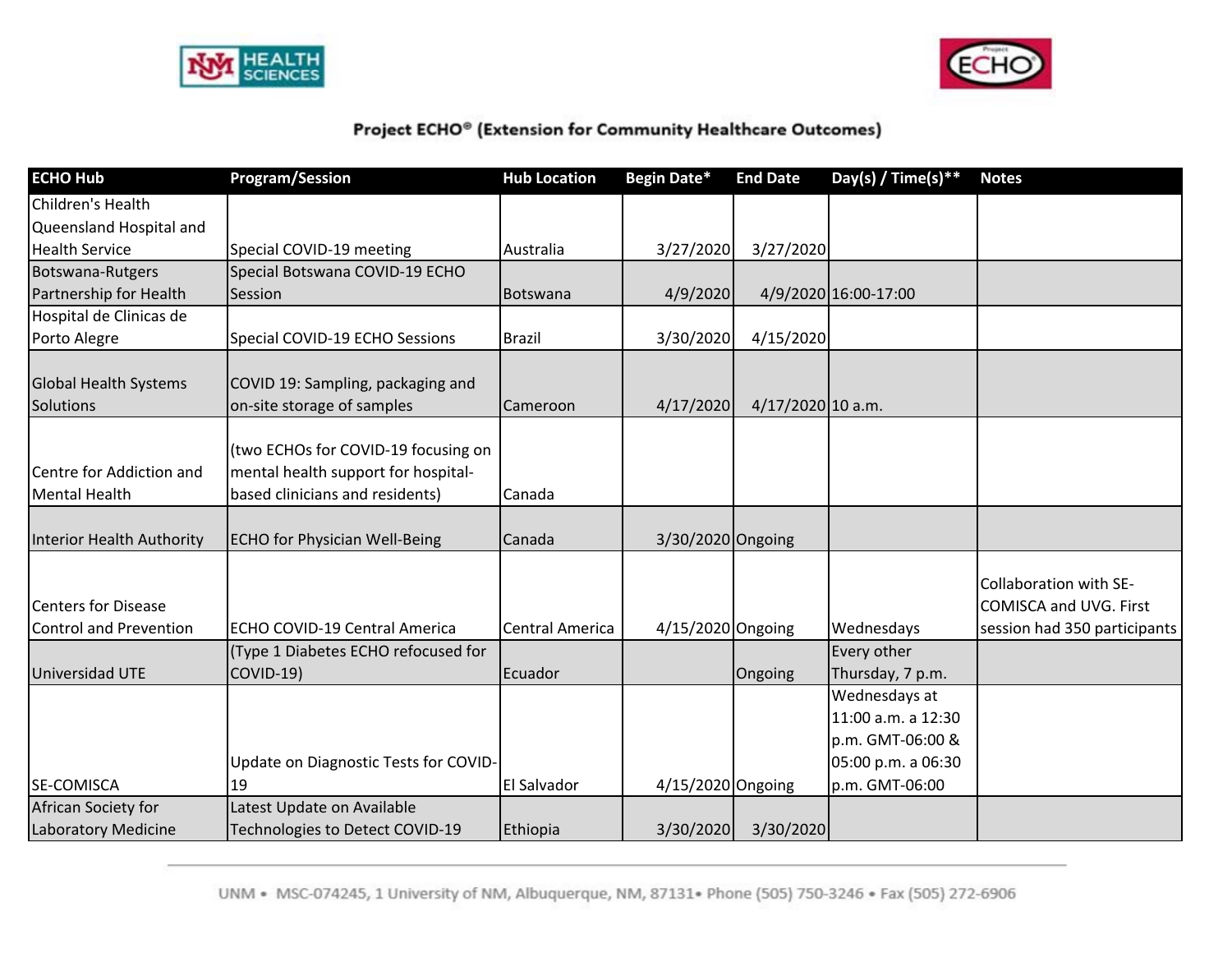



| <b>ECHO Hub</b>             | <b>Program/Session</b>                        | <b>Hub Location</b> | Begin Date*       | <b>End Date</b>  | Day(s) / Time(s)**   | <b>Notes</b>               |
|-----------------------------|-----------------------------------------------|---------------------|-------------------|------------------|----------------------|----------------------------|
|                             | <b>Ventilator Training for Neonatologists</b> |                     |                   |                  |                      | More than 500 participants |
| D-Rev                       | and Pediatricians                             | India               | 4/4/2020          | 4/28/2020        |                      | in program.                |
|                             |                                               |                     |                   |                  |                      |                            |
|                             | (746 COVID-19 ECHO sessions have              |                     |                   |                  |                      | More than 270,000 spokes   |
| <b>ECHO</b> India           | been conducted)                               | India               |                   | Ongoing          |                      | have been trained          |
|                             |                                               |                     |                   |                  |                      |                            |
|                             | Used ECHO network on TB to train              |                     |                   |                  |                      | In conjunction with SDCT   |
| <b>ECHO</b> India           | healthcare workers on COVID-19                | India               | 3/16/2020         | 3/16/2020        |                      | Gujarat                    |
| ECHO India, AllMS, and      | ECHO Program on ventilator support            |                     |                   |                  |                      | Reached 1000 participant   |
| Ministry of Health          | preparedness for COVID-19 patients            | India               |                   | 3/21/2020        |                      | Isites.                    |
| National Institute for      |                                               |                     | 3/21/2020         |                  |                      |                            |
| Tuberculosis and            | (one teleECHO session on COVID-19             |                     |                   |                  |                      |                            |
| <b>Respiratory Diseases</b> | each, more sessions planned)                  | India               |                   | Ongoing          |                      |                            |
|                             | Liver Care and GI Endoscopy in the            |                     |                   |                  |                      |                            |
| <b>PARSA Trust</b>          | time of Covid-19                              | India               | 4/5/2020          | 4/5/2020         |                      |                            |
| Piramal Swasthya            |                                               |                     |                   |                  |                      |                            |
| Management & Research       |                                               |                     |                   |                  |                      |                            |
| Institute                   | COVID-19 preparedness                         | India               |                   | Ongoing          |                      |                            |
| Ministry of Health and      |                                               |                     |                   |                  |                      |                            |
| Public Hygiene Côte         |                                               |                     |                   |                  |                      |                            |
| d'Ivoire                    | COVID-19 Program                              | <b>Ivory Coast</b>  |                   | Ongoing          |                      |                            |
|                             | 2020 Africa Cancer Research and               |                     |                   |                  |                      |                            |
| <b>KENCO</b>                | Control ECHO Program                          | Kenya               | 4/30/2020 Ongoing |                  |                      |                            |
| <b>KENCO, NIH National</b>  |                                               |                     |                   |                  |                      |                            |
| <b>Cancer Institute</b>     | Cancer Care in the Covid-19 Era               | Kenya               | 4/9/2020          |                  | 4/9/2020 4-5:30 p.m. |                            |
|                             |                                               |                     |                   |                  |                      |                            |
| Malawi AIDS Counselling     | Challenges of HIV Testing amid                |                     |                   |                  |                      |                            |
| and Resource Organization   | COVID-19 Pandemic                             | Malawi              | 4/29/2020         | 4/29/2020 3 p.m. |                      |                            |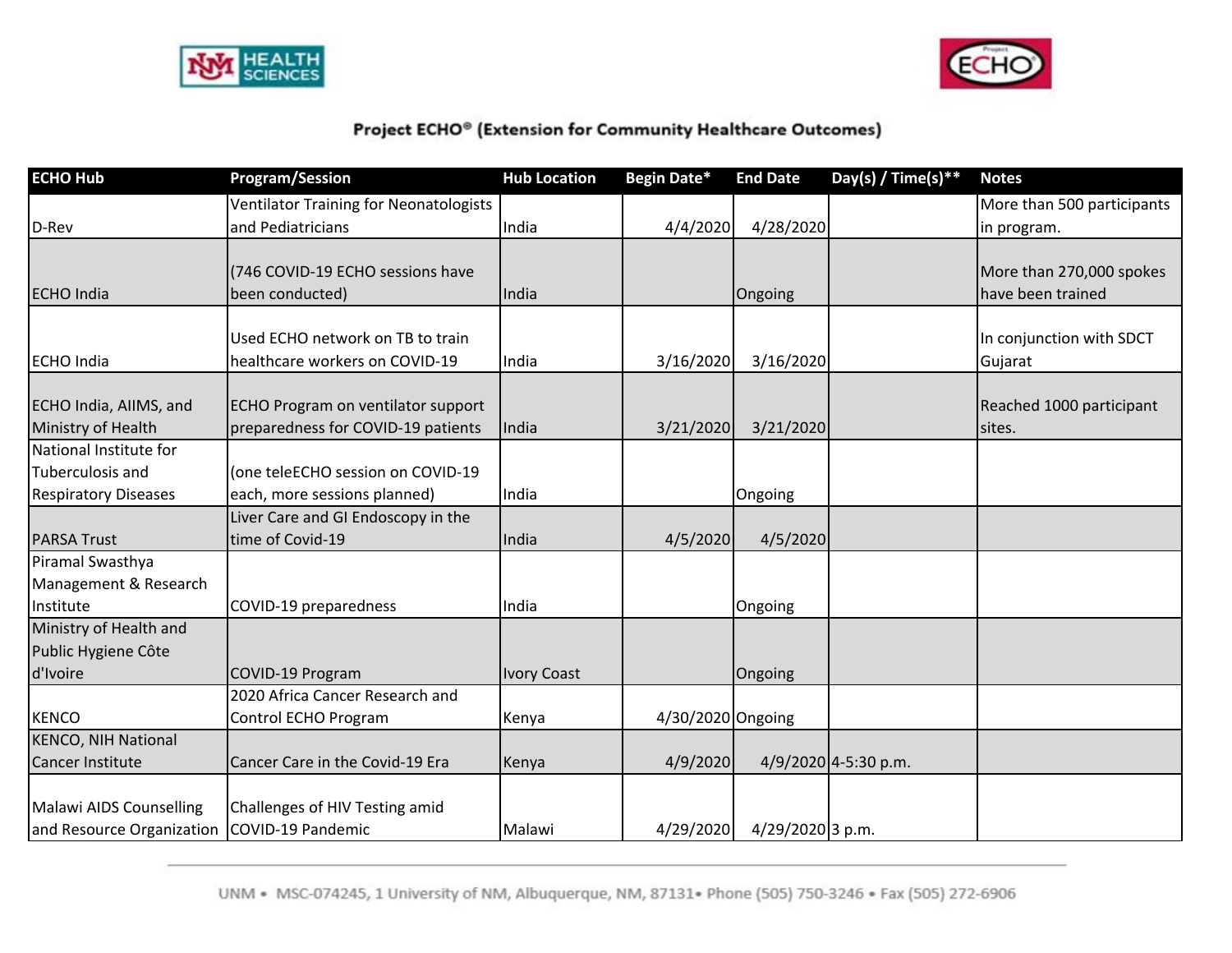



| <b>ECHO Hub</b>                   | <b>Program/Session</b>            | <b>Hub Location</b> | <b>Begin Date*</b> | <b>End Date</b>  | Day(s) / Time(s)**    | <b>Notes</b>                |
|-----------------------------------|-----------------------------------|---------------------|--------------------|------------------|-----------------------|-----------------------------|
|                                   |                                   |                     |                    |                  |                       |                             |
| Universidad Panamericana          | ECHO UP Enfermedad por COVID-19   | <b>Mexico</b>       | 4/23/2020          | 5/28/2020 Weekly |                       |                             |
| Namibian Ministry of              | HIV ECHO: special presentation on |                     |                    |                  |                       | Participants represented 40 |
| <b>Health and Social Services</b> | COVID-19                          | Namibia             | 3/20/2020          | 3/20/2020        |                       | sites around the country    |
|                                   | Coronavirus in Pregnancy -        |                     |                    |                  |                       |                             |
| mDoc Healthcare Nigeria           | Everything You Need To Know!      | Nigeria             | 3/26/2020          | 3/26/2020        |                       |                             |
|                                   |                                   |                     |                    |                  |                       |                             |
|                                   | Management of a COVID-19-Positive |                     |                    |                  |                       |                             |
| mDoc Healthcare Nigeria           | Pregnant Woman with Diabetes      | Nigeria             | 5/14/2020          | 5/14/2020        |                       |                             |
|                                   | Preparing Ahead: What Do I Do For |                     |                    |                  |                       |                             |
|                                   | The Newborn Of A Woman With       |                     |                    |                  |                       |                             |
| mDoc Healthcare Nigeria           | COVID-19?                         | Nigeria             | 4/30/2020          |                  | 4/30/2020 2:30-4 p.m. |                             |
|                                   | Protecting My Baby and Me During  |                     |                    |                  |                       |                             |
| mDoc Healthcare Nigeria           | and After Delivery                | Nigeria             | 4/18/2020          |                  | 4/18/2020 4-5:30 p.m. |                             |
|                                   | RICOM3-ECHO Network for           |                     |                    |                  |                       |                             |
| mDoc Healthcare Nigeria           | <b>Healthcare Workers</b>         | Nigeria             |                    | Ongoing          |                       |                             |
|                                   | RICOM3-ECHO Patient Safety Call   |                     |                    |                  |                       |                             |
|                                   | Series for Pregnant/New Mums and  |                     |                    |                  |                       |                             |
| mDoc Healthcare Nigeria           | their Support Givers              | Nigeria             | 3/28/2020 Ongoing  |                  |                       |                             |
|                                   | RICOM3-ECHO: COVID-19 and         |                     |                    |                  | Saturdays, 4-5:30     |                             |
| mDoc Healthcare Nigeria           | <b>Pregnancy Network for Mums</b> | Nigeria             | 6/6/2020           | 7/17/2020 p.m.   |                       |                             |
| National Institute of             |                                   |                     |                    |                  |                       |                             |
| Health, the Ministry of           |                                   |                     |                    |                  |                       |                             |
| National Health Services,         | Swaying with COVID-19: Approaches |                     |                    |                  |                       |                             |
| <b>Regulation and</b>             | and Tactics Towards COVID-19      |                     |                    |                  |                       |                             |
| Coordination                      | <b>Emerging Scenarios</b>         | Pakistan            | 7/28/2020          | 7/29/2020        |                       |                             |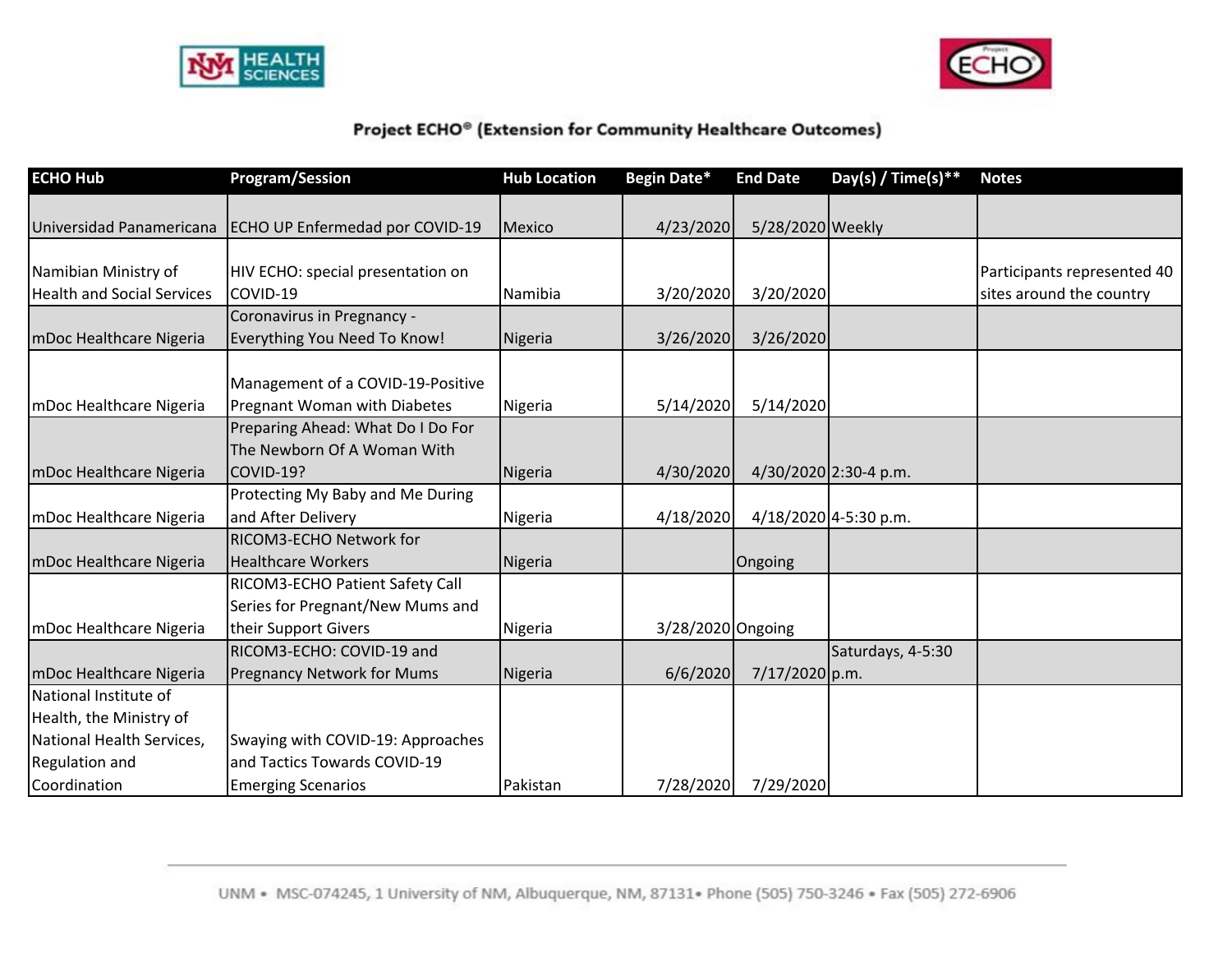



| <b>ECHO Hub</b>                 | <b>Program/Session</b>                                    | <b>Hub Location</b> | Begin Date*        | <b>End Date</b>   | Day(s) / Time(s) ** | <b>Notes</b>                                     |
|---------------------------------|-----------------------------------------------------------|---------------------|--------------------|-------------------|---------------------|--------------------------------------------------|
|                                 | ICAN ECHO Talk: COVID-19                                  |                     |                    |                   |                     |                                                  |
|                                 | Challenges of implementing Social                         |                     |                    |                   |                     |                                                  |
| <b>Infection Control Africa</b> | distancing in Africa? What are our                        |                     |                    |                   |                     |                                                  |
| <b>Network</b>                  | choices?                                                  | South Africa        | 4/7/2020           | $4/7/2020$ 1 p.m. |                     |                                                  |
| Infection Control Africa        | (training on COVID-19 for existing                        |                     |                    |                   |                     |                                                  |
| Network                         | ICAN ECHO network)                                        | South Africa        |                    | Ongoing           |                     |                                                  |
|                                 |                                                           |                     |                    |                   |                     | Wednesdays, 16:00-211 participants at the April  |
| University of Cape Town         | COVID-19 ECHO Clinic                                      | South Africa        | 4/8/2020 Ongoing   |                   | 17:00               | 8 session                                        |
|                                 | The Oxygen Series: Care of Pediatric                      |                     |                    |                   | Tuesdays, 9 a.m.    |                                                  |
| <b>Assist International</b>     | and Adult Patients                                        | Southeast Asia      | $6/9/2020$ Ongoing |                   | <b>SEA</b>          |                                                  |
| <b>Medical Research</b>         |                                                           |                     |                    |                   |                     |                                                  |
|                                 | Foundation of Trinidad and COVID-19 Coping Strategies for | <b>Trinidad and</b> |                    |                   |                     |                                                  |
| Tobago                          | <b>Health Care Workers and Patients</b>                   | Tobago              | 4/1/2020           | 4/1/2020          |                     |                                                  |
|                                 |                                                           |                     |                    |                   |                     | If you are interested in                         |
| American Academy of             | COVID-19 and Children with Medical                        |                     |                    |                   |                     | participating, contact<br>aapecho@aap.org by May |
| Pediatrics                      | Complexity ECHO                                           | <b>U.S.</b>         | 5/25/2020 Ongoing  |                   | Every other week    | 11.                                              |
| American Academy of             |                                                           |                     |                    |                   |                     |                                                  |
| Pediatrics                      | <b>COVID-19 TeleECHO Series</b>                           | U.S.                | 4/1/2020 Ongoing   |                   |                     |                                                  |
|                                 | Oxygen Therapy & Critical Care ECHO                       |                     |                    |                   |                     |                                                  |
|                                 | Series for Healthcare Providers in the                    |                     |                    |                   |                     |                                                  |
| Assist International            | <b>Global South</b>                                       | <b>U.S.</b>         | 9/28/2020 Ongoing  |                   |                     |                                                  |
|                                 | The Oxygen Series: Care of Pediatric                      |                     |                    |                   | Wednesdays, 9       |                                                  |
| <b>Assist International</b>     | and Adult Patients                                        | U.S.                | 5/27/2020 Ongoing  |                   | a.m. EDT            |                                                  |
| University of Alaska,           | COVID-19 ECHO program for all                             |                     |                    |                   |                     |                                                  |
| Anchorage                       | Alaskan healthcare stakeholders                           | U.S. - Alaska       |                    | Ongoing           |                     |                                                  |
|                                 | Community Conversation on MAT                             |                     |                    |                   |                     |                                                  |
| <b>Arizona State University</b> | Amidst COVID-19                                           | U.S. - Arizona      | 3/27/2020          | 3/27/2020         |                     |                                                  |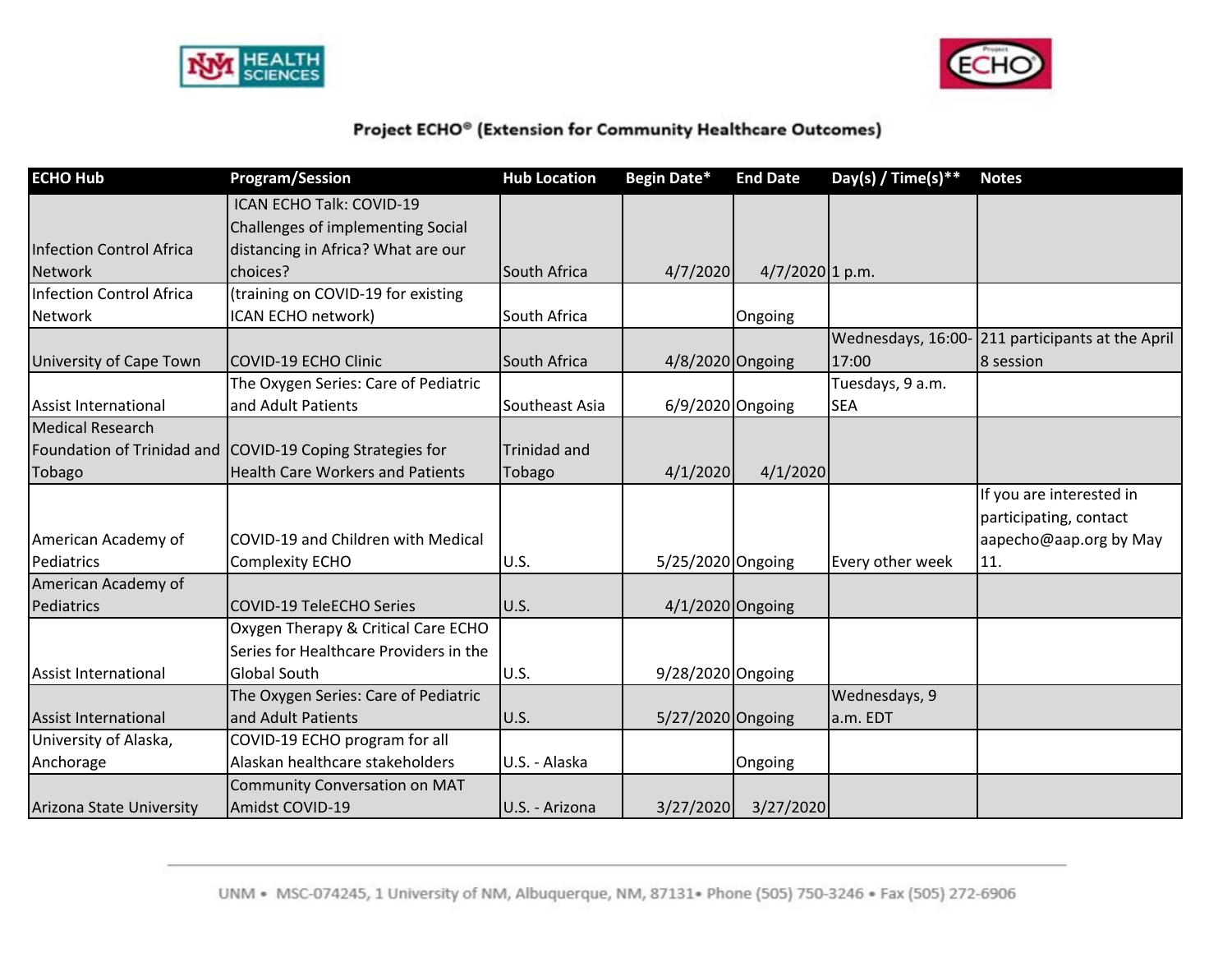



| <b>ECHO Hub</b>                | <b>Program/Session</b>                | <b>Hub Location</b> | <b>Begin Date*</b> | <b>End Date</b>       | Day(s) / Time(s) **          | <b>Notes</b> |
|--------------------------------|---------------------------------------|---------------------|--------------------|-----------------------|------------------------------|--------------|
|                                | COVID-19 Preparation and Sick Day     |                     |                    |                       |                              |              |
|                                | Management for People with            |                     |                    |                       |                              |              |
| <b>Stanford University</b>     | <b>Diabetes</b>                       | U.S. - California   | 4/2/2020           | 4/2/2020              |                              |              |
|                                |                                       |                     |                    |                       |                              |              |
| <b>Stanford University</b>     | COVID-19 TeleECHO Update              | U.S. - California   |                    |                       |                              |              |
|                                | ECHO Diabetes in the Time of COVID-   |                     |                    |                       | Wednesdays, 9-               |              |
| <b>Stanford University</b>     | 19                                    | U.S. - California   | 5/20/2020          |                       | 9/2/2020 10:15 a.m.          |              |
|                                |                                       |                     |                    |                       | 1st and 3rd                  |              |
|                                | ECHO Diabetes program (re-focused     |                     |                    |                       | Thursdays, 12:15-            |              |
| <b>Stanford University</b>     | for COVID-19)                         | U.S. - California   | Ongoing            | $5/15/2020$ 1:15 p.m. |                              |              |
| University of Colorado         |                                       |                     |                    |                       | Wednesdays, 7:30-            |              |
| Anschutz                       | <b>COVID-19 Hospital Management</b>   | U.S. - Colorado     | 4/1/2020           | 5/27/2020 8:30 a.m.   |                              |              |
| University of Colorado         |                                       |                     |                    |                       |                              |              |
| Anschutz                       | Primary Care Drop-In Series           | U.S. - Colorado     | 3/27/2020 Ongoing  |                       | Three days a week            |              |
|                                |                                       |                     |                    |                       |                              |              |
| Community Health Center,       |                                       | <b>U.S. -</b>       |                    |                       |                              |              |
| Inc. - Weitzman Institute      | COVID-19 ECHO Series                  | Connecticut         | 3/4/2020 Ongoing   |                       |                              |              |
| <b>Gateway Community</b>       | Hope for the Best, Plan for the Worst |                     |                    |                       |                              |              |
| <b>Services</b>                | <b>ECHO</b>                           | U.S. - Florida      | 6/30/2020 Ongoing  |                       |                              |              |
|                                | ECHO Diabetes program's didactics     |                     |                    |                       |                              |              |
|                                | are focusing on COVID-19-related      |                     |                    |                       |                              |              |
| University of Florida          | topics                                | U.S. - Florida      |                    | Ongoing               |                              |              |
|                                | COVID-19 and Cancer ECHO Series for   |                     |                    |                       |                              |              |
| <b>American Cancer Society</b> | <b>Cancer Care Teams</b>              | U.S. - Georgia      | 4/28/2020          |                       | 5/5/2020 Tuesdays, 12-1 p.m. |              |
|                                | COVID-19 and Cancer ECHO Series for   |                     |                    |                       | Wednesdays, 12-1             |              |
| American Cancer Society        | <b>Cancer Caregivers</b>              | U.S. - Georgia      | 4/29/2020          | 5/13/2020 p.m.        |                              |              |
| University of Hawaii           | Cancer and COVID-19                   | U.S. - Hawaii       | 7/16/2020          | 7/16/2020 4 p.m.      |                              |              |
|                                | Geriatrics Clinic: COVID Support for  |                     |                    |                       |                              |              |
| University of Hawaii           | <b>Medicaid and LTSS Patients</b>     | U.S. - Hawaii       | 6/17/2020          | 6/17/2020             |                              |              |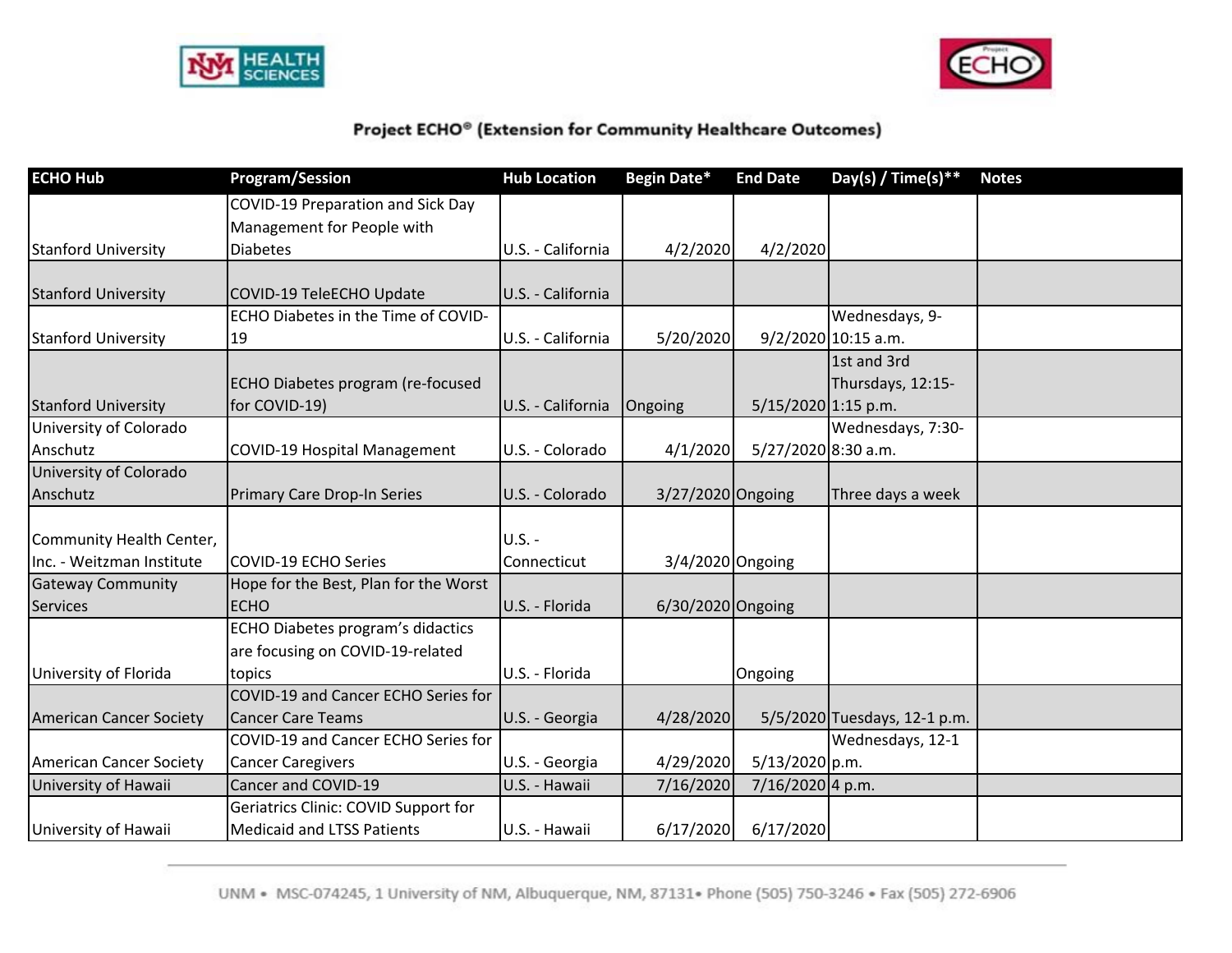



| <b>ECHO Hub</b>       | <b>Program/Session</b>                              | <b>Hub Location</b> | <b>Begin Date*</b>  | <b>End Date</b>     | Day(s) / Time(s)**           | <b>Notes</b>                   |
|-----------------------|-----------------------------------------------------|---------------------|---------------------|---------------------|------------------------------|--------------------------------|
|                       | Geriatrics Clinic: COVID Testing and                |                     |                     |                     |                              |                                |
| University of Hawaii  | <b>Surveillance Updates</b>                         | U.S. - Hawaii       | 6/10/2020           | 6/10/2020           |                              |                                |
|                       | Geriatrics Clinic: COVID Tracking Logs              |                     |                     |                     |                              |                                |
| University of Hawaii  | and Checklists                                      | U.S. - Hawaii       | 6/3/2020            | 6/3/2020            |                              |                                |
| University of Idaho   | COVID-19 teleECHO sessions                          | U.S. - Idaho        | 3/24/2020 Ongoing   |                     | <b>Twice weekly</b>          |                                |
| American Academy of   | Interactive Town Hall Series on                     |                     |                     |                     |                              |                                |
| Pediatrics            | COVID-19                                            | U.S. - Illinois     | $9/10/2020$ Ongoing |                     |                              |                                |
|                       |                                                     |                     |                     |                     | Every other                  |                                |
|                       |                                                     |                     |                     |                     | Wednesday, 5:30-             |                                |
| University of Chicago | <b>COVID-19 in Adult Populations</b>                | U.S. - Illinois     |                     | $4/1/2020$ Ongoing  | 6:30 p.m.                    |                                |
|                       |                                                     |                     |                     |                     | Every other                  |                                |
|                       |                                                     |                     |                     |                     | Tuesday, 5:30-6:30           |                                |
| University of Chicago | COVID-19 in Pediatric Populations                   | U.S. - Illinois     | 4/21/2020           | $6/30/2020$ p.m.    |                              |                                |
|                       |                                                     |                     |                     |                     |                              |                                |
| University of Chicago | COVID-19 in Pediatric Populations                   | U.S. - Illinois     | 3/25/2020           | 3/25/2020           |                              |                                |
|                       | <b>Geriatrics Series [featuring COVID-19</b>        |                     |                     |                     |                              |                                |
| University of Chicago | sessions)                                           | U.S. - Illinois     | 8/11/2020           |                     | 11/3/2020 Tuesdays, 8-9 a.m. |                                |
|                       | Integration of COVID-19 focus into                  |                     |                     |                     |                              |                                |
| University of Chicago | existing teleECHO programs                          | U.S. - Illinois     |                     | Ongoing             |                              |                                |
|                       |                                                     |                     |                     |                     | Every other                  |                                |
|                       | Special COVID-19 in Pediatrics                      |                     |                     |                     | Tuesday, 5:30-6:30           |                                |
| University of Chicago | <b>Sessions</b>                                     | U.S. - Illinois     | 8/25/2020           | 9/22/2020 p.m.      |                              |                                |
|                       |                                                     |                     |                     |                     | Wednesdays, 8-               |                                |
| Indiana University    | Indiana COVID-19 Response ECHO                      | U.S. - Indiana      |                     | 4/1/2020 Ongoing    | $9:15$ a.m.                  |                                |
| University of Kansas  |                                                     |                     |                     |                     | Wednesdays, 4:30-            |                                |
| <b>Cancer Center</b>  | Cancer Survivorship ECHO Series                     | U.S. - Kansas       | 4/8/2020            | 4/22/2020 5:30 p.m. |                              |                                |
| University of Kansas  |                                                     |                     |                     |                     |                              |                                |
| <b>Medical Center</b> | Special Virtual Town Hall on COVID-19 U.S. - Kansas |                     | 4/17/2020           | 4/17/2020 12-1 p.m. |                              | <b>Masonic Cancer Alliance</b> |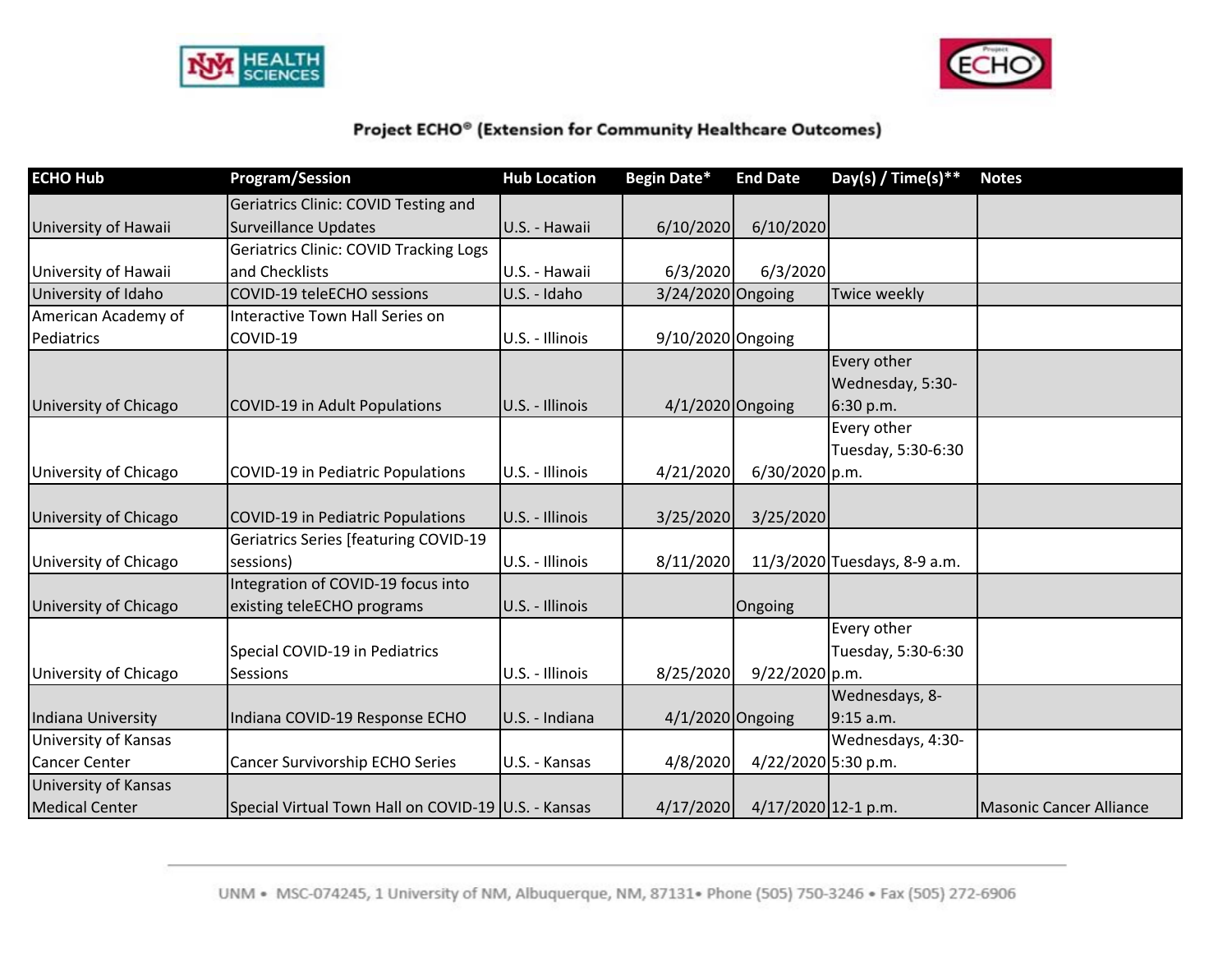



| <b>ECHO Hub</b>                   | <b>Program/Session</b>              | <b>Hub Location</b> | Begin Date*       | <b>End Date</b> | Day(s) / Time(s)**                 | <b>Notes</b> |
|-----------------------------------|-------------------------------------|---------------------|-------------------|-----------------|------------------------------------|--------------|
|                                   | Substance Use Disorders 2020:       |                     |                   |                 |                                    |              |
| University of Kansas              | Assessment, Treatment and Kansas    |                     |                   |                 | Thursdays, 12-1                    |              |
| <b>Medical Center</b>             | <b>Resources TeleECHO</b>           | U.S. - Kansas       | 7/2/2020          | 7/30/2020 p.m.  |                                    |              |
| University of Kansas              |                                     |                     |                   |                 | Thursdays, 12-1                    |              |
| <b>Medical Center</b>             | <b>Telehealth ECHO</b>              | U.S. - Kansas       | 4/9/2020          | 4/30/2020 p.m.  |                                    |              |
| International Gynecologic         |                                     |                     |                   |                 |                                    |              |
| <b>Cancer Society</b>             |                                     | U.S. - Kentucky     |                   |                 |                                    |              |
| University of Louisville,         |                                     |                     |                   |                 | Thursdays, 12-1                    |              |
| Kentucky                          | Cancer Care & COVID-19 ECHO         | U.S. - Kentucky     |                   | Ongoing         | p.m.                               |              |
|                                   | (active programs focusing on COVID- |                     |                   |                 |                                    |              |
| MaineHealth                       | 19)                                 | U.S. - Maine        |                   | Ongoing         |                                    |              |
| MaineHealth                       | <b>Resiliency ECHO</b>              | U.S. - Maine        | 4/15/2020 Ongoing |                 |                                    |              |
|                                   |                                     |                     |                   |                 |                                    |              |
| Johns Hopkins University          | COVID-19: From Challenges to        |                     |                   |                 |                                    |              |
| <b>School of Medicine</b>         | Solutions                           | U.S. - Maryland     | 9/22/2020         |                 | 9/22/2020 1:30-2:30 p.m.           |              |
|                                   | COVID-19 Best Practices in Nursing  |                     |                   |                 |                                    |              |
| The Green House Project           | <b>Homes</b>                        | U.S. - Maryland     |                   |                 | 7/15/2020 12/16/2020 Twice monthly |              |
|                                   | COVID-19, Community, and Addiction  | $U.S. -$            |                   |                 |                                    |              |
| <b>Boston Medical Center</b>      | Treatment                           | Massachusetts       | 3/31/2020 Ongoing |                 | every other week                   |              |
| Massachusetts General             |                                     |                     |                   |                 |                                    |              |
| <b>Hospital Center for Global</b> |                                     | <b>U.S. -</b>       |                   |                 |                                    |              |
| Health                            | COVID-19 Grand Rounds               | Massachusetts       | 3/19/2020         | 3/19/2020       |                                    |              |
| Saginaw Valley State              | COVID-19 and SUD Treatment: Care    |                     |                   |                 |                                    |              |
| University                        | in Unprecedented Times              | U.S. - Michigan     | 4/1/2020          | 4/1/2020        |                                    |              |
|                                   | <b>COVID Implications for OUD</b>   |                     |                   |                 |                                    |              |
| Hennepin Healthcare               | Management                          | U.S. - Minnesota    | 4/1/2020          |                 | $4/1/2020$ 12-1 p.m.               |              |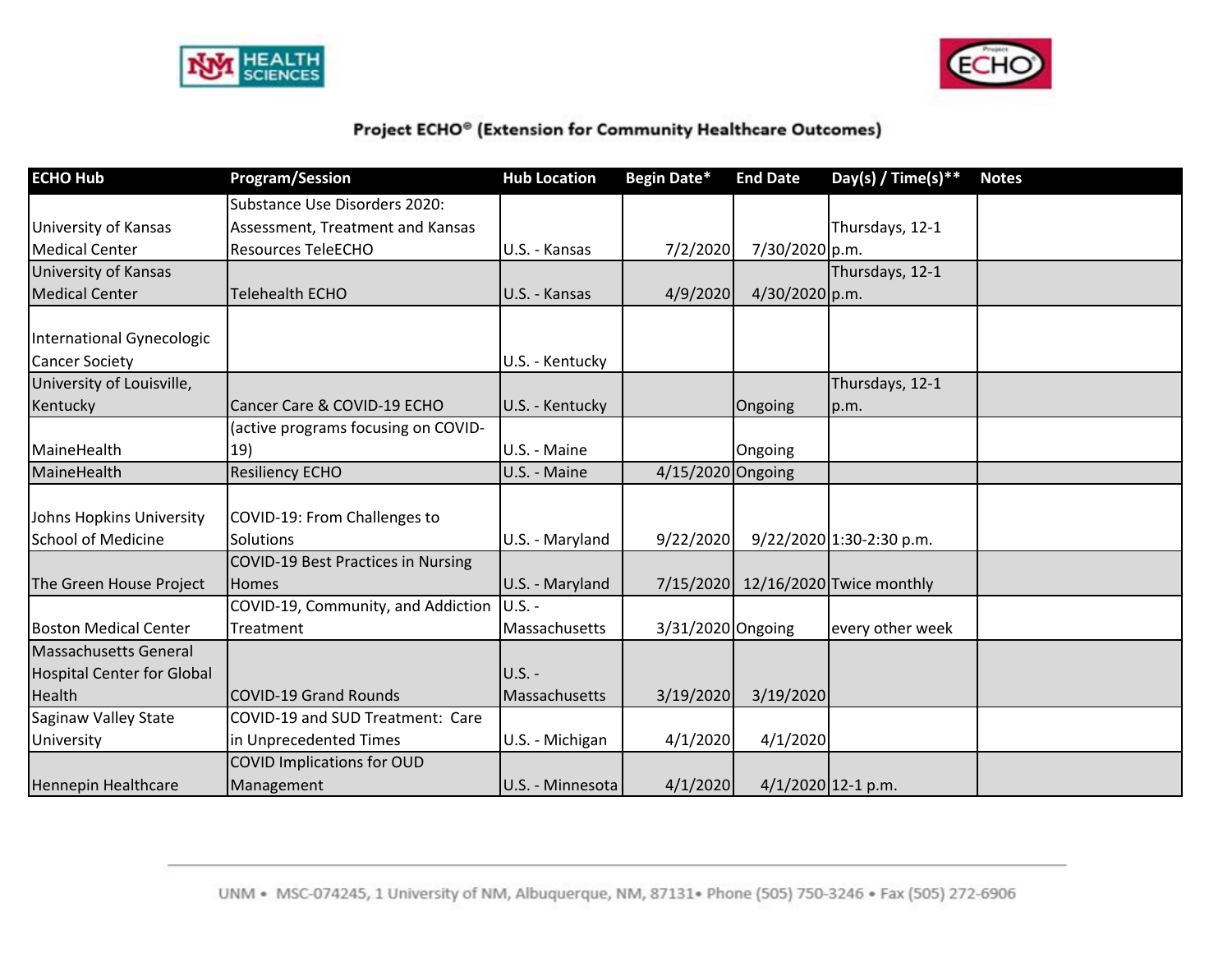



| <b>ECHO Hub</b>                               | <b>Program/Session</b>                                 | <b>Hub Location</b> | Begin Date*       | <b>End Date</b>  | Day(s) / Time(s) **  | <b>Notes</b>                             |
|-----------------------------------------------|--------------------------------------------------------|---------------------|-------------------|------------------|----------------------|------------------------------------------|
|                                               |                                                        |                     |                   |                  |                      |                                          |
| Native American                               | Midwest Tribal ECHO: Culturally                        |                     |                   |                  |                      |                                          |
| Community Clinic and                          | <b>Responsive Motivational Interviewing</b>            |                     |                   |                  |                      |                                          |
| Hennepin Healthcare                           | Amid the COVID-19 Epidemic                             | U.S. - Minnesota    | 5/6/2020          |                  | $5/6/2020$ 12-1 p.m. |                                          |
| Missouri Telehealth                           |                                                        |                     |                   |                  |                      |                                          |
| <b>Network</b>                                | <b>COVID-19 ECHO Series</b>                            | U.S. - Missouri     |                   | Ongoing          | Mondays              |                                          |
| University of Missouri                        | COVID-19 program                                       | U.S. - Missouri     | 3/23/2020 Ongoing |                  |                      | More than 1,000 registrants<br>statewide |
|                                               | Cardiovascular Involvement with                        |                     |                   |                  |                      |                                          |
| University of Nevada, Reno COVID-19 Infection |                                                        | U.S. - Nevada       | 4/7/2020          | 4/7/2020         |                      |                                          |
|                                               |                                                        |                     |                   |                  | Thursdays at 12:15   |                                          |
| University of Nevada, Reno COVID-19 Update    |                                                        | U.S. - Nevada       | 3/19/2020 Ongoing |                  | p.m.                 |                                          |
|                                               |                                                        |                     |                   |                  |                      |                                          |
| University of Nevada, Reno                    | Geriatric ECHO: COVID-19 Overview                      | U.S. - Nevada       | 3/17/2020         | 3/17/2020        |                      |                                          |
|                                               | MAT and COVID-19: Special                              |                     |                   |                  |                      |                                          |
|                                               | University of Nevada, Reno Considerations for Patients | U.S. - Nevada       | 4/22/2020         | 4/22/2020        |                      |                                          |
|                                               | Palliative Care ECHO: COVID-19:                        |                     |                   |                  |                      |                                          |
|                                               | Simple Tips & Tools on How to Stay                     |                     |                   |                  |                      |                                          |
|                                               | Safe & Healthy Case Study - How to                     |                     |                   |                  |                      |                                          |
|                                               | Support High-Risk Patients Through                     |                     |                   |                  |                      |                                          |
|                                               | Multiple Care Settings, and                            |                     |                   |                  |                      |                                          |
|                                               | Confronting Health Care Decisions                      |                     |                   |                  |                      |                                          |
| University of Nevada, Reno during COVID-19    |                                                        | U.S. - Nevada       | 4/17/2020         | 5/22/2020        |                      |                                          |
|                                               | Public Health ECHO - Mindfulness,                      |                     |                   |                  |                      |                                          |
|                                               | Spirituality and Self-care during                      |                     |                   |                  |                      |                                          |
| University of Nevada, Reno uncertain times    |                                                        | U.S. - Nevada       | 4/10/2020         | 4/10/2020        |                      |                                          |
| Dartmouth-Hitchcock                           |                                                        | U.S. - New          |                   |                  |                      |                                          |
| <b>Medical Center</b>                         | Learning Together About COVID-19                       | Hampshire           | 4/7/2020          | 5/26/2020 weekly |                      |                                          |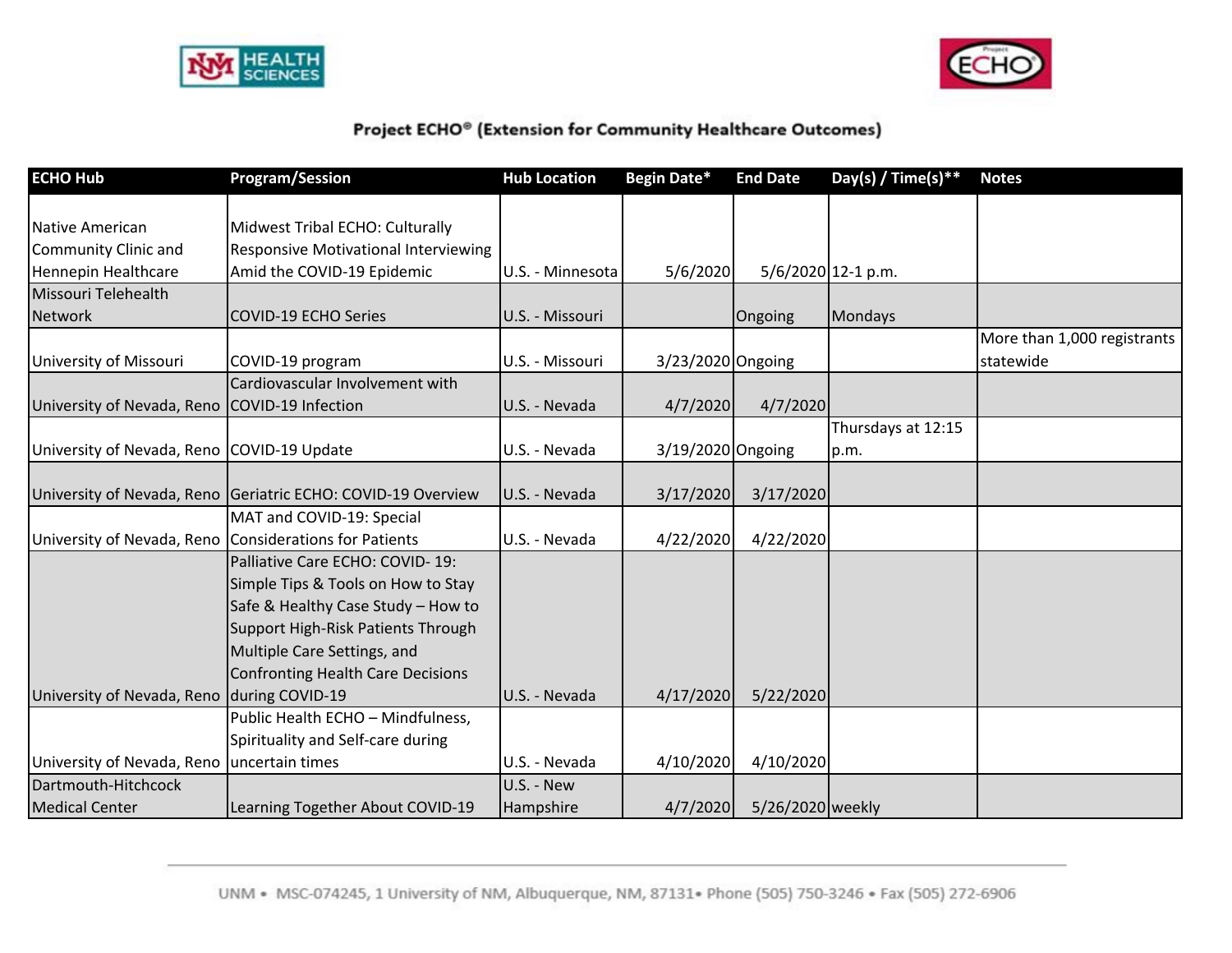



| <b>ECHO Hub</b>               | <b>Program/Session</b>                           | <b>Hub Location</b> | Begin Date*         | <b>End Date</b>     | Day(s) / Time(s)**            | <b>Notes</b>            |
|-------------------------------|--------------------------------------------------|---------------------|---------------------|---------------------|-------------------------------|-------------------------|
|                               |                                                  |                     |                     |                     |                               |                         |
| Dartmouth-Hitchcock           | Planning and Clinical Management of              | U.S. - New          |                     |                     |                               |                         |
| <b>Medical Center</b>         | Perinatal COVID-19 Cases                         | Hampshire           | 4/9/2020            | 4/30/2020           |                               |                         |
|                               |                                                  |                     |                     |                     |                               |                         |
|                               | Science & Practices to Keep Workers              |                     |                     |                     |                               |                         |
| Dartmouth-Hitchcock           | Safe and Businesses Productive as the U.S. - New |                     |                     |                     | Wednesdays, 12:30             |                         |
| <b>Medical Center</b>         | <b>COVID-19 Pandemic Changes</b>                 | Hampshire           | 4/22/2020           |                     | $6/17/2020$ - 1:30 p.m.       |                         |
|                               | The Roles of Community Health                    |                     |                     |                     |                               |                         |
| Dartmouth-Hitchcock           | <b>Workers and Support Specialists</b>           | U.S. - New          |                     |                     |                               |                         |
| <b>Medical Center</b>         | during COVID-19                                  | Hampshire           | 4/21/2020           |                     | 5/26/2020 Tuesdays, 9-10 a.m. |                         |
|                               |                                                  |                     |                     |                     |                               |                         |
| University of New             | <b>Telehealth for Special Populations</b>        | U.S. - New          |                     |                     |                               |                         |
| Hampshire                     | During COVID-19 & Beyond ECHO                    | Hampshire           | $5/13/2020$ Ongoing |                     |                               |                         |
|                               |                                                  |                     |                     |                     |                               |                         |
| <b>Rutgers Robert Wood</b>    | Complex Endocringology Clinic:                   | U.S. - New          |                     |                     |                               |                         |
| Johnson Medical Center        | Management of DM during COVID-19                 | Jersey              | 6/11/2020           |                     | 6/11/2020 7:30-8:30 a.m.      |                         |
| <b>Rutgers Robert Wood</b>    | Maternal Child Health & Opioid Use               | U.S. - New          |                     |                     | Mondays, 11:30                |                         |
| <b>Johnson Medical Center</b> | During COVID-19                                  | Jersey              | 4/13/2020 Ongoing   |                     | a.m.-12:30 p.m.               |                         |
| <b>Rutgers Robert Wood</b>    | Mental Health COVID-19 Project                   | U.S. - New          |                     |                     |                               |                         |
| Johnson Medical Center        | <b>ECHO Series</b>                               | Jersey              | 4/17/2020           |                     | 6/5/2020 Fridays, 12-1 p.m.   |                         |
| <b>Rutgers Robert Wood</b>    |                                                  | U.S. - New          |                     |                     |                               | 2500 registered for the |
| Johnson Medical Center        | New Jersey COVID-19 ECHO Session                 | <b>Jersey</b>       | 4/1/2020            |                     | $4/1/2020$ 12:00-1:15 p.m.    | session                 |
|                               | State of New Jersey COVID-19                     |                     |                     |                     |                               |                         |
| <b>Rutgers Robert Wood</b>    | Response: Telehealth Regulations                 | U.S. - New          |                     |                     |                               |                         |
| Johnson Medical Center        | During COVID-19                                  | Jersey              | 4/23/2020           | 4/23/2020 12-1 p.m. |                               |                         |
|                               | Downtown Public Safety ECHO: Public              |                     |                     |                     |                               |                         |
|                               | Safety Update - Calls for assistance             | U.S. - New          |                     |                     |                               |                         |
| City of Albuquerque           | during COVID-19                                  | <b>Mexico</b>       | 4/23/2020           |                     | 4/23/2020 1-2:30 p.m.         |                         |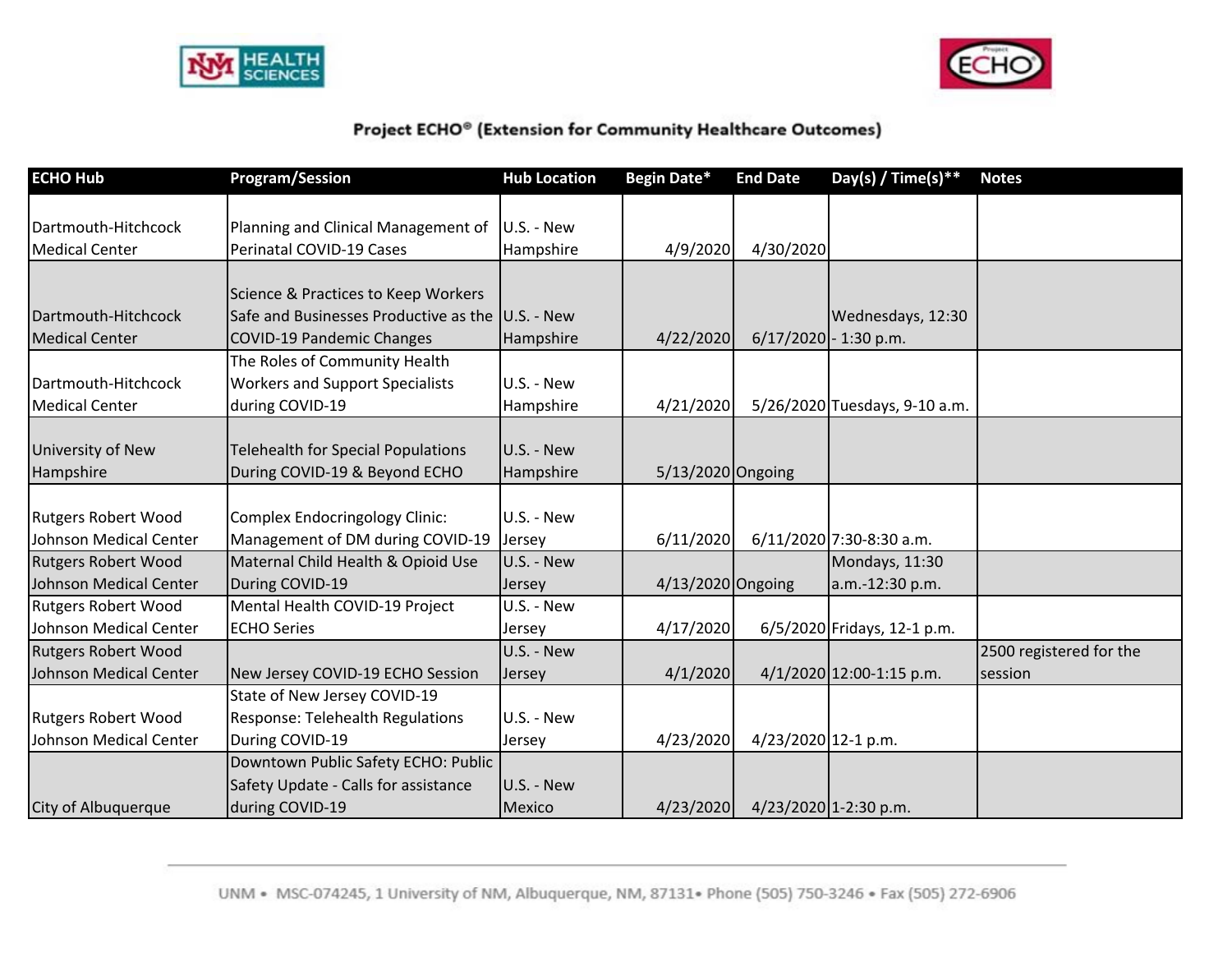



| <b>ECHO Hub</b>                         | <b>Program/Session</b>                                    | <b>Hub Location</b> | Begin Date*       | <b>End Date</b>    | Day(s) / Time(s) **      | <b>Notes</b> |
|-----------------------------------------|-----------------------------------------------------------|---------------------|-------------------|--------------------|--------------------------|--------------|
| Presbyterian Health                     |                                                           | U.S. - New          |                   |                    | Fridays 12:30 -1:30      |              |
| <b>Services</b>                         | COVID-19 ECHO Clinic                                      | Mexico              | 4/10/2020 Ongoing |                    | p.m.                     |              |
|                                         |                                                           |                     |                   |                    |                          |              |
| <b>University of New Mexico</b>         |                                                           | U.S. - New          |                   |                    |                          |              |
| <b>College of Nursing</b>               | Primary Care AHEC: COVID-19                               | Mexico              | 5/29/2020         | 5/29/2020          |                          |              |
|                                         | (COVID-19 focus for end-of-life and                       |                     |                   |                    |                          |              |
|                                         | palliative care in New York state                         |                     |                   |                    |                          |              |
| Excellus Health Plan, Inc.              | ECHO <sub>s</sub> )                                       | U.S. - New York     |                   | Ongoing            |                          |              |
|                                         |                                                           |                     |                   |                    |                          |              |
|                                         | Mount Sinai Health System   COVID-19: Notes from New York | U.S. - New York     | 3/31/2020         | 3/31/2020          |                          |              |
|                                         | LIFT ECHO: Intestinal Failure and the                     |                     |                   |                    |                          |              |
| Mount Sinai Health System   Coronavirus |                                                           | U.S. - New York     | 3/31/2020         | 3/31/2020 1-2 p.m. |                          |              |
| Mountain Area Health                    |                                                           | U.S. - North        |                   |                    | Tuesdays and             |              |
| <b>Education Center</b>                 | Primary Care COVID-19 Collaborative                       | Carolina            | 3/31/2020 Ongoing |                    | Thursdays, 7 a.m.        |              |
|                                         |                                                           |                     |                   |                    | Mondays,                 |              |
| Mountain Area Health                    | Using Telehealth: Practice Support for U.S. - North       |                     |                   |                    | Wednesdays, and          |              |
| <b>Education Center</b>                 | COVID-19                                                  | Carolina            | 3/30/2020 Ongoing |                    | Fridays at 7 a.m.        |              |
| Nationwide Children's                   | COVID-19 Child Behavioral Health                          |                     |                   |                    | Wednesdays, 1-2          |              |
| Hospital                                | <b>ECHO</b>                                               | U.S. - Ohio         | 4/29/2020         | $5/20/2020$ p.m.   |                          |              |
| Northeast Ohio Medical                  | Coping for Health Care Workers                            |                     |                   |                    |                          |              |
| University                              | During COVID-19                                           | U.S. - Ohio         | 4/1/2020          |                    | $4/1/2020$ 12-1:30 p.m.  |              |
| Northeast Ohio Medical                  | Coping with COVID During and After:                       |                     |                   |                    |                          |              |
| University                              | Post-Traumatic Growth                                     | U.S. - Ohio         | 5/27/2020         |                    | $5/27/2020$ 12-1:30 p.m. |              |
|                                         |                                                           |                     |                   |                    |                          |              |
| Northeast Ohio Medical                  | Coping with COVID During and After:                       |                     |                   |                    |                          |              |
| University                              | The Pandemic of Loneliness                                | U.S. - Ohio         | 5/13/2020         |                    | 5/13/2020 12-1:30 p.m.   |              |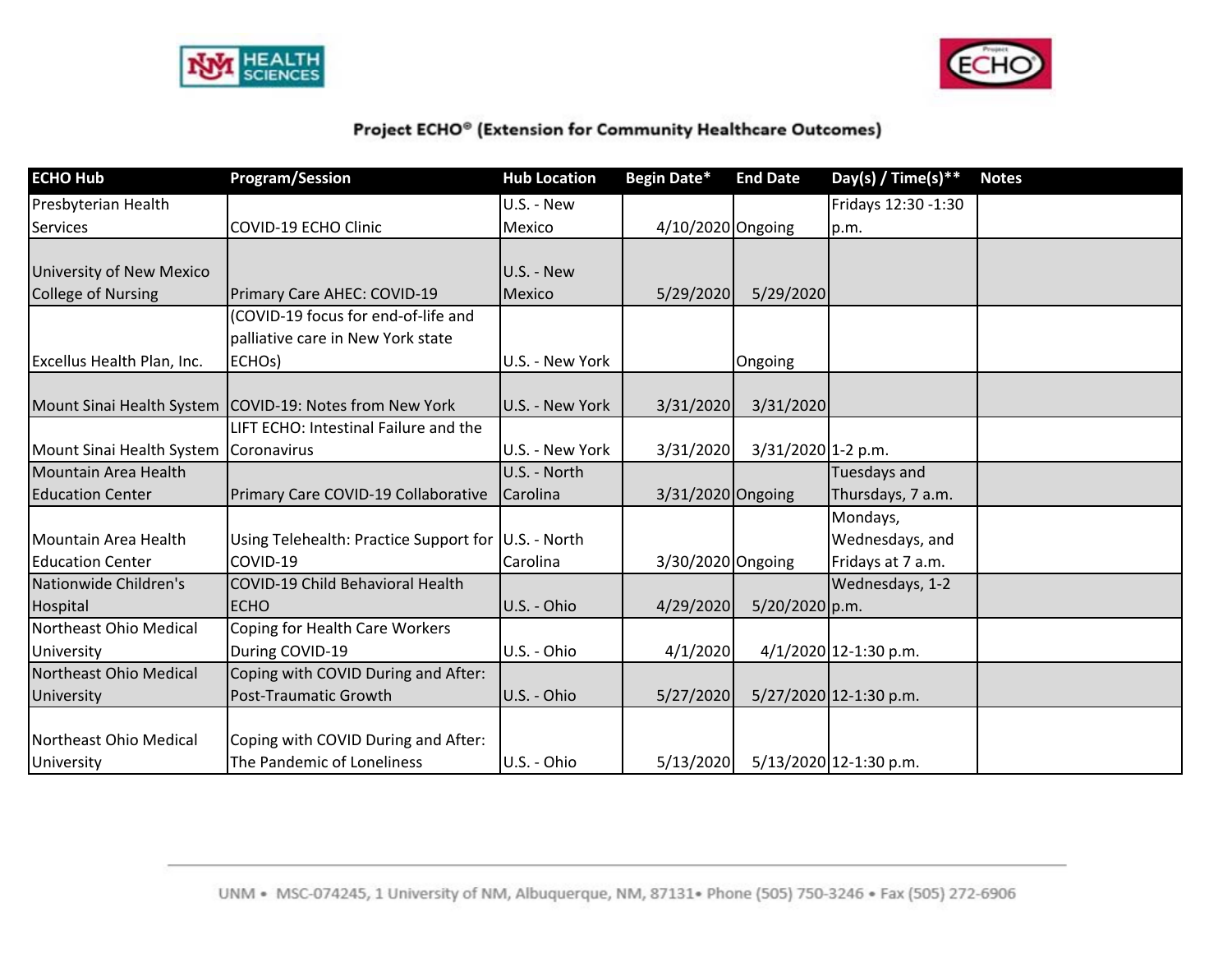



| <b>ECHO Hub</b>                  | <b>Program/Session</b>                | <b>Hub Location</b> | Begin Date*       | <b>End Date</b>     | Day(s) / Time(s)** | <b>Notes</b>                   |
|----------------------------------|---------------------------------------|---------------------|-------------------|---------------------|--------------------|--------------------------------|
|                                  |                                       |                     |                   |                     |                    |                                |
|                                  | COVID-19, Heightened Anxiety and      |                     |                   |                     |                    |                                |
| Northeast Ohio Medical           | Concerns of Healthcare Professionals, |                     |                   |                     |                    |                                |
| University                       | Patients, and their Families          | U.S. - Ohio         | 4/1/2020          | 4/1/2020            |                    |                                |
| Northeast Ohio Medical           | COVID-19, What Medical                |                     |                   |                     |                    |                                |
| University                       | Professionals Need to Know            | U.S. - Ohio         | 3/27/2020         | 3/27/2020           |                    |                                |
|                                  |                                       |                     |                   |                     |                    |                                |
|                                  | Review of Interdisciplinary Virtual   |                     |                   |                     |                    |                                |
| University of Cincinnati         | Resources in Response to COVID-19     | U.S. - Ohio         | 5/21/2020         | 5/21/2020 12-1 p.m. |                    |                                |
|                                  |                                       |                     |                   |                     | Three times per    |                                |
| <b>Oklahoma State University</b> | COVID-19 ECHO                         | U.S. - Oklahoma     | 3/20/2020 Ongoing |                     | week               |                                |
|                                  |                                       |                     |                   |                     | Mondays and        |                                |
|                                  |                                       |                     |                   |                     | Wednesdays         |                                |
|                                  |                                       |                     |                   |                     | 12-1 p.m. and      |                                |
| Northwest Portland Area          |                                       |                     |                   |                     | Thursdays          |                                |
| Indian Health Board              | <b>COVID-19 ECHO Clinics</b>          | U.S. - Oregon       |                   | Ongoing             | 11 a.m.-12 p.m.    |                                |
|                                  |                                       |                     |                   |                     |                    | In conjunction with the        |
| Oregon ECHO Network              | <b>COVID-19 Office Hours</b>          | U.S. - Oregon       |                   | Ongoing             | weekly             | <b>Oregon Health Authority</b> |
|                                  |                                       |                     |                   |                     | 2nd and 4th        |                                |
|                                  | COVID-19 Response ECHO for Oregon     |                     |                   |                     | Thursdays, 12-1:15 |                                |
| Oregon ECHO Network              | <b>Clinicians</b>                     | U.S. - Oregon       | 6/11/2020         | $9/24/2020$ p.m.    |                    |                                |
|                                  |                                       |                     |                   |                     |                    |                                |
|                                  |                                       |                     |                   |                     |                    | In conjunction with Oregon     |
|                                  |                                       |                     |                   |                     |                    | ECHO network. More than        |
| Oregon Health & Science          |                                       |                     |                   |                     |                    | 700 participants in each       |
| University                       | COVID-19 ECHO                         | U.S. - Oregon       | 3/19/2020 Ongoing |                     |                    | March session.                 |
| Amerihealth Caritas Health       |                                       | <b>U.S. -</b>       |                   |                     |                    |                                |
| Plan                             | ACLA COVID 19 TeleECHO Clinic         | Pennsylvania        | 4/7/2020 Ongoing  |                     |                    |                                |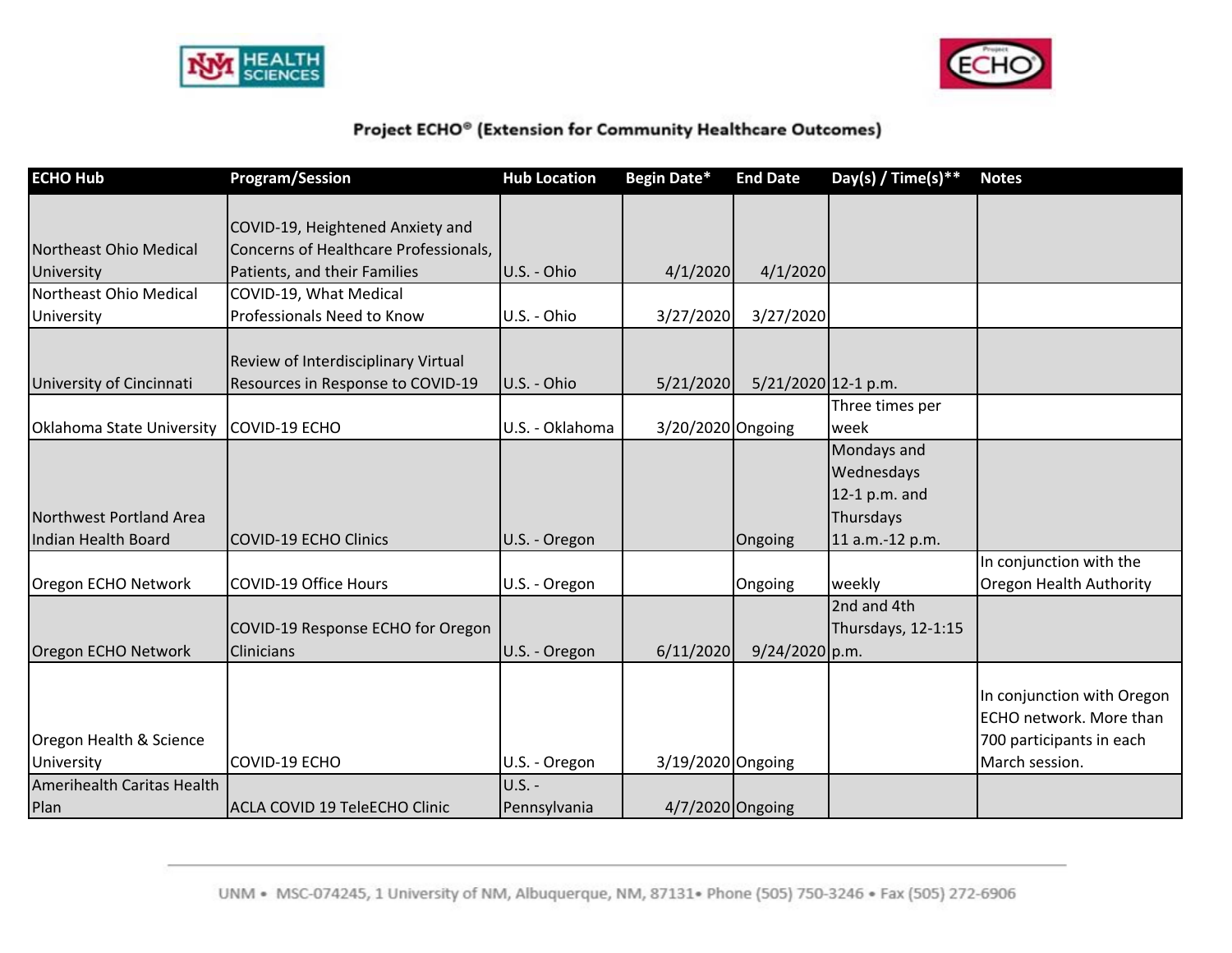



| <b>ECHO Hub</b>                 | <b>Program/Session</b>                  | <b>Hub Location</b> | <b>Begin Date*</b>  | <b>End Date</b>    | Day(s) / Time(s) ** | <b>Notes</b> |
|---------------------------------|-----------------------------------------|---------------------|---------------------|--------------------|---------------------|--------------|
|                                 |                                         | $U.S. -$            |                     |                    |                     |              |
| Penn State                      | COVID-19 ECHO series                    | Pennsylvania        | 3/20/2020 Ongoing   |                    | 10 a.m.             |              |
|                                 |                                         | $U.S. -$            |                     |                    |                     |              |
| Penn State                      | <b>COVID-19 Impact Collaborative</b>    | Pennsylvania        | 3/19/2020           | 3/19/2020          |                     |              |
|                                 | Special Edition: Nursing Home Care      | $U.S. -$            |                     |                    |                     |              |
| Penn State                      | COVID-19 ECHO                           | Pennsylvania        | 3/31/2020           | 3/31/2020 8-9 a.m. |                     |              |
|                                 | Use of Telehealth in Long-Term Care     | <b>U.S. -</b>       |                     |                    |                     |              |
| Penn State                      | During a Pandemic                       | Pennsylvania        | 4/8/2020            | 4/8/2020 8-9 a.m.  |                     |              |
|                                 | <b>Expanded Telehealth Services for</b> |                     |                     |                    |                     |              |
|                                 | COVID-19: Making sense of the new       | U.S. - Rhode        |                     |                    |                     |              |
| <b>Healthcentric Advisors</b>   | rules                                   | Island              | 4/14/2020           | 5/19/2020          |                     |              |
|                                 |                                         |                     |                     |                    | Wednesdays at 9     |              |
| <b>Texas A&amp;M University</b> | <b>COVID-19 ECHO Office Hours</b>       | U.S. - Texas        | 4/8/2020            | 4/22/2020 a.m.     |                     |              |
|                                 | (technical assistance, dissemination    |                     |                     |                    |                     |              |
|                                 | of information and training regarding   |                     |                     |                    |                     |              |
| <b>Texas Health Institute</b>   | <b>COVID-19)</b>                        | U.S. - Texas        | 3/23/2020           | 3/23/2020          |                     |              |
|                                 | Hurricane Season in the Context of      |                     |                     |                    |                     |              |
| <b>Texas Health Institute</b>   | COVID-19 ECHO                           | U.S. - Texas        | $6/24/2020$ Ongoing |                    | Every other week    |              |
| University of Texas Health      |                                         |                     |                     |                    |                     |              |
| Science Center - San            |                                         |                     |                     |                    |                     |              |
| Antonio                         | COVID-19 implications for OUD           | U.S. - Texas        | 4/1/2020            | 4/1/2020           |                     |              |
| University of Texas Health      |                                         |                     |                     |                    |                     |              |
| Science Center - San            | COVID-19 Telemedicine                   |                     |                     |                    |                     |              |
| Antonio                         | Implementation ECHO                     | U.S. - Texas        | 3/30/2020 Ongoing   |                    |                     |              |
|                                 | Telemedicine and Other Virtual Care     |                     |                     |                    |                     |              |
| Comagine Health                 | <b>Services During COVID-19</b>         | U.S. - Utah         | 4/8/2020            |                    | 4/8/2020 1:15 p.m.  |              |
| University of Utah              | COVID-19 and GI manifestations          | U.S. - Utah         | 4/28/2020           | 4/28/2020 8 a.m.   |                     |              |
| University of Utah              | COVID-19 Series                         | U.S. - Utah         | 8/10/2020 Ongoing   |                    | 12-1 p.m.           |              |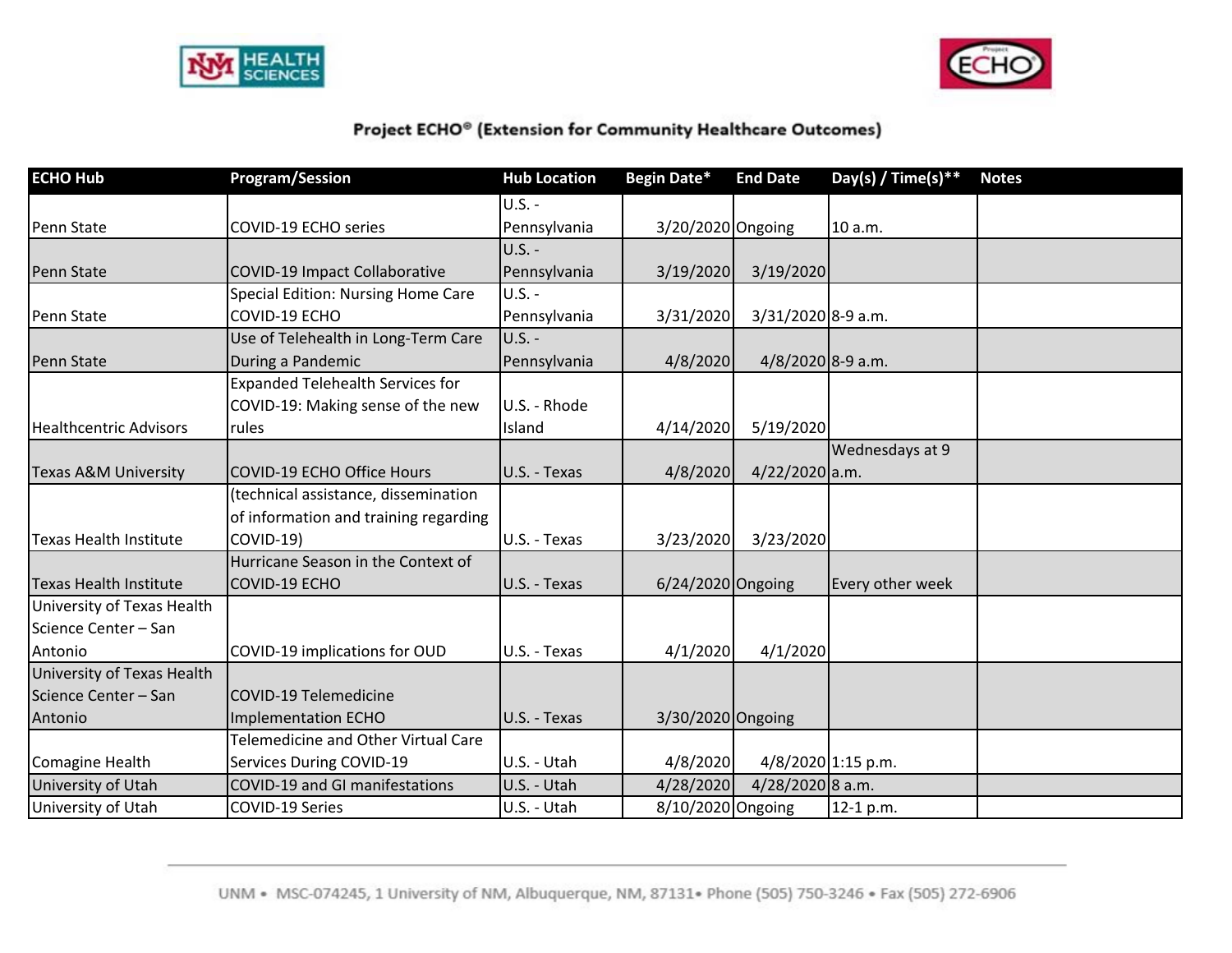



| <b>ECHO Hub</b>                | <b>Program/Session</b>                 | <b>Hub Location</b> | Begin Date*         | <b>End Date</b>     | Day(s) / Time(s)** | <b>Notes</b> |
|--------------------------------|----------------------------------------|---------------------|---------------------|---------------------|--------------------|--------------|
|                                | Crisis Standards of Care - "We Have    |                     |                     |                     |                    |              |
| University of Utah             | the Plan, Now What?"                   | U.S. - Utah         | 4/29/2020           | 4/29/2020 12-1 p.m. |                    |              |
|                                |                                        |                     |                     |                     |                    |              |
| University of Utah             | Limited ECHO Series on COVID-19        | U.S. - Utah         | 4/13/2020 Ongoing   |                     | Mondays, 12-1 p.m. |              |
| American Society of            | Experiences and Lessons During the     |                     |                     |                     |                    |              |
| <b>Clinical Oncology</b>       | <b>COVID-19 Pandemic</b>               | U.S. - Virginia     | $4/17/2020$ Ongoing |                     |                    |              |
|                                | (90-minute ECHO session to include a   |                     |                     |                     |                    |              |
|                                | coronavirus update for health care     |                     |                     |                     |                    |              |
| <b>Carilion Medical Center</b> | providers)                             | U.S. - Virginia     | 3/20/2020           | 3/20/2020           |                    |              |
|                                |                                        |                     |                     |                     |                    |              |
|                                | OBOT in the Time of COVID-19: A        |                     |                     |                     |                    |              |
| <b>Carilion Medical Center</b> | <b>Modified Regulatory Environment</b> | U.S. - Virginia     |                     |                     |                    |              |
|                                |                                        |                     |                     |                     |                    |              |
|                                | OBOT in the Time of COVID-19: A        |                     |                     |                     |                    |              |
| Carilion Medical Center        | Modified Regulatory Environment        | U.S. - Virginia     | 4/3/2020            | 4/3/2020            |                    |              |
| <b>Carilion Medical Center</b> | Self-Care in the Time of COVID-19      | U.S. - Virginia     | 4/22/2020           | 4/22/2020           |                    |              |
|                                |                                        |                     |                     |                     |                    |              |
| Counterpart International      | Leading in the New Normal              | U.S. - Virginia     | 4/1/2020            | 8/30/2020           |                    |              |
|                                |                                        |                     |                     |                     |                    |              |
| Virginia Commonwealth          |                                        |                     |                     |                     |                    |              |
| University                     | <b>COVID-19 and Palliative Care</b>    | U.S. - Virginia     | 3/23/2020           | 3/23/2020           |                    |              |
|                                |                                        |                     |                     |                     |                    |              |
| Virginia Commonwealth          | Palliative ECHO: Symptom               |                     |                     |                     |                    |              |
| University                     | Management for COVID-19                | U.S. - Virginia     | 4/13/2020           | 4/13/2020 12 p.m.   |                    |              |
|                                |                                        | <b>U.S. -</b>       |                     |                     |                    |              |
|                                | Medical Ramifications of COVID-19 in   | Washington,         |                     |                     |                    |              |
| <b>Howard University</b>       | <b>OUD Patient Populations</b>         | D.C.                | 4/22/2020           | 4/22/2020           |                    |              |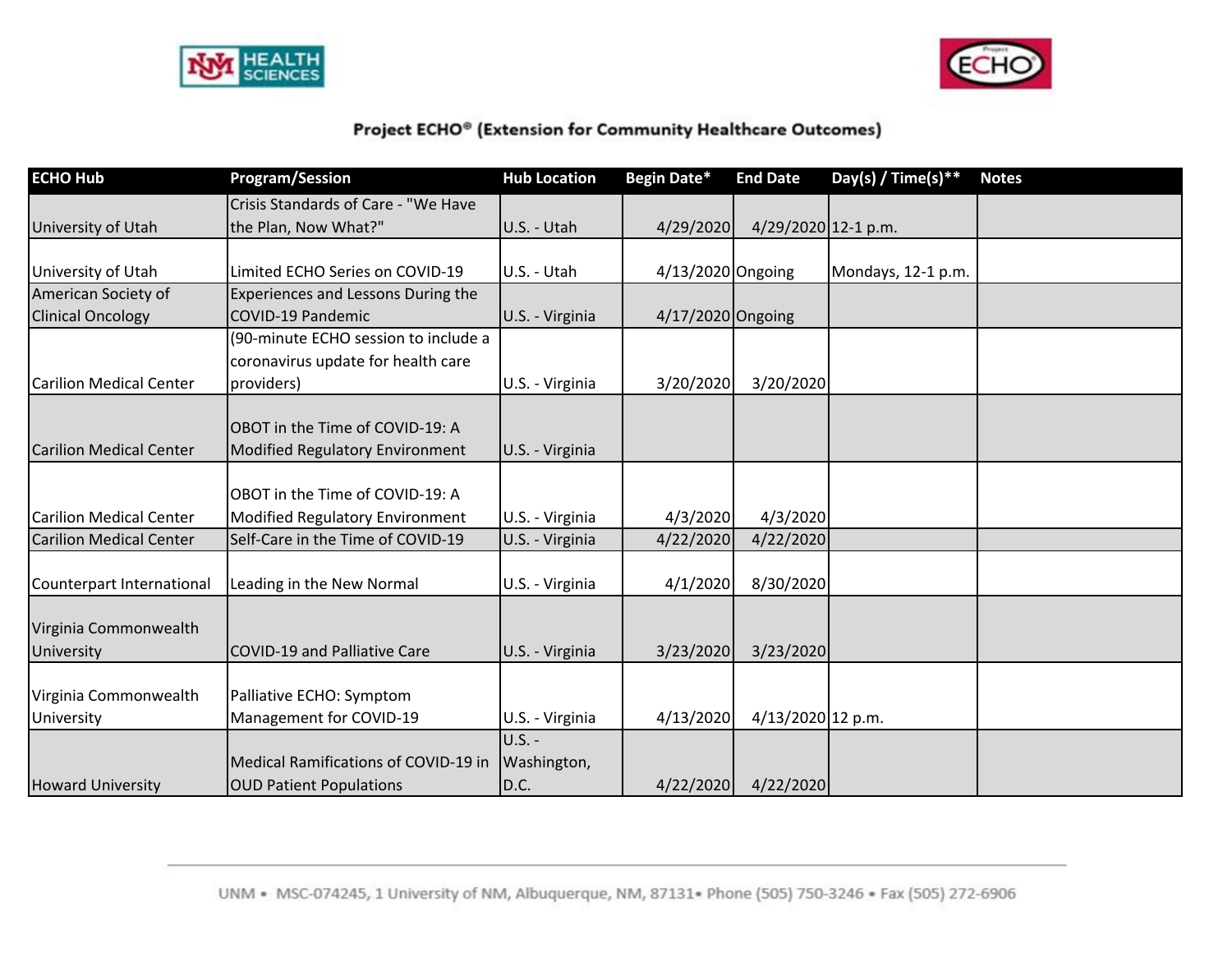



| <b>ECHO Hub</b>               | <b>Program/Session</b>                                                               | <b>Hub Location</b>   | Begin Date*       | <b>End Date</b>  | Day(s) / Time(s)** | <b>Notes</b>                                                                 |
|-------------------------------|--------------------------------------------------------------------------------------|-----------------------|-------------------|------------------|--------------------|------------------------------------------------------------------------------|
|                               |                                                                                      | $U.S. -$              |                   |                  |                    |                                                                              |
| National Network of Public    | Individual and Workforce Resilience                                                  | Washington,           |                   |                  |                    |                                                                              |
| <b>Health Institutes</b>      | during Public Health Crises                                                          | D.C.                  | 3/25/2020         | 4/22/2020 weekly |                    |                                                                              |
|                               | Integration of COVID-19 focus into                                                   | U.S. - West           |                   |                  |                    |                                                                              |
| University of West Virginia   | existing teleECHO programs                                                           | Virginia              | 3/26/2020 Ongoing |                  |                    |                                                                              |
| <b>Assist International</b>   | COVID-19 Oxygen Therapy & Critical<br>Care ECHO for Healthcare Providers<br>in LMICs | United Kingdom        | 8/31/2020 Ongoing |                  |                    | In partnership with Project<br><b>ECHO and Stanford Global</b><br>Anesthesia |
| <b>Health and Social Care</b> | Covid-19 Community & Voluntary                                                       |                       |                   |                  |                    |                                                                              |
| <b>Board Northern Ireland</b> | Groups                                                                               | <b>United Kingdom</b> |                   | Ongoing          |                    |                                                                              |
| <b>Health and Social Care</b> |                                                                                      |                       |                   |                  |                    |                                                                              |
| <b>Board Northern Ireland</b> | Covid-19 Community Pharmacy                                                          | United Kingdom        |                   | Ongoing          |                    |                                                                              |
| <b>Health and Social Care</b> |                                                                                      |                       |                   |                  |                    |                                                                              |
| <b>Board Northern Ireland</b> | Covid-19 ICP North                                                                   | United Kingdom        |                   | Ongoing          |                    |                                                                              |
| <b>Health and Social Care</b> |                                                                                      |                       |                   |                  |                    |                                                                              |
| <b>Board Northern Ireland</b> | Covid-19 ICP West                                                                    | United Kingdom        |                   | Ongoing          |                    |                                                                              |
| <b>Health and Social Care</b> | Covid-19 Nursing Homes Southern                                                      |                       |                   |                  |                    |                                                                              |
| <b>Board Northern Ireland</b> | Trust                                                                                | <b>United Kingdom</b> |                   | Ongoing          |                    |                                                                              |
| <b>Health and Social Care</b> |                                                                                      |                       |                   |                  |                    |                                                                              |
| <b>Board Northern Ireland</b> | Covid-19 Palliative Care Belfast                                                     | United Kingdom        |                   | Ongoing          |                    |                                                                              |
| <b>Health and Social Care</b> |                                                                                      |                       |                   |                  |                    |                                                                              |
| <b>Board Northern Ireland</b> | Covid-19 SET Community Care                                                          | United Kingdom        |                   | Ongoing          |                    |                                                                              |
| <b>Health and Social Care</b> |                                                                                      |                       |                   |                  |                    |                                                                              |
| <b>Board Northern Ireland</b> | Covid-19 West Belfast Mental Health                                                  | United Kingdom        |                   | Ongoing          |                    |                                                                              |
| <b>Health and Social Care</b> | Southern Federations GP Covid                                                        |                       |                   |                  |                    |                                                                              |
| <b>Board Northern Ireland</b> | Education                                                                            | <b>United Kingdom</b> |                   | Ongoing          |                    |                                                                              |
| <b>Health and Social Care</b> | West Belfast - Connected Community                                                   |                       |                   |                  |                    |                                                                              |
| <b>Board Northern Ireland</b> | Care                                                                                 | United Kingdom        |                   | Ongoing          |                    |                                                                              |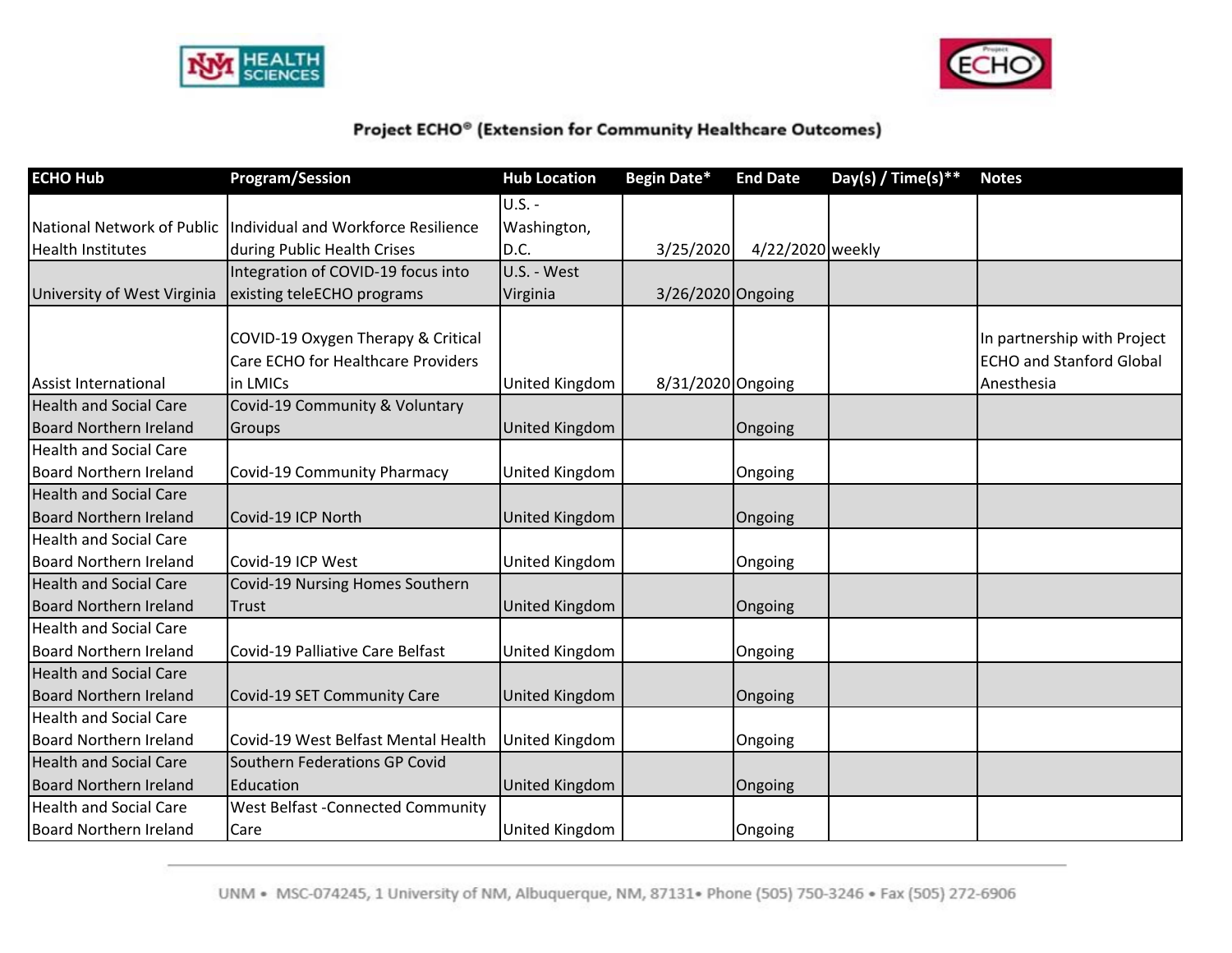



| <b>ECHO Hub</b>                          | <b>Program/Session</b>                                                                              | <b>Hub Location</b>   | Begin Date* | <b>End Date</b> | Day(s) / Time(s)**          | <b>Notes</b>                                                                    |
|------------------------------------------|-----------------------------------------------------------------------------------------------------|-----------------------|-------------|-----------------|-----------------------------|---------------------------------------------------------------------------------|
| <b>Highland Hospice</b>                  | COVID-19 for general practitioners                                                                  | United Kingdom        | 3/20/2020   | 3/20/2020       |                             |                                                                                 |
|                                          |                                                                                                     |                       |             |                 | Wednesdays, 15:30           |                                                                                 |
| Hospice UK                               | COVID-19 (Clinical) ECHO Network                                                                    | United Kingdom        |             | Ongoing         | 17:00                       |                                                                                 |
| <b>Hospice UK</b>                        | COVID-19 Response Community Call                                                                    | <b>United Kingdom</b> | 3/12/2020   | 3/12/2020       |                             | More than 200 staff and<br>leaders from hospices<br>around the UK participated. |
| Princess Alice Hospice                   | End of life care ECHO                                                                               | United Kingdom        |             |                 |                             | 12-week program                                                                 |
|                                          | Approach for the rehabilitation of                                                                  |                       |             |                 |                             |                                                                                 |
| Universidad de la                        | COVID-19 critically ill and hospitalized                                                            |                       |             |                 |                             |                                                                                 |
| República - Uruguay                      | patients                                                                                            | <b>Uruguay</b>        | 4/15/2020   | 4/15/2020       |                             |                                                                                 |
| Universidad de la                        |                                                                                                     |                       |             |                 |                             |                                                                                 |
| República - Uruguay                      | COVID-19 and Cancer                                                                                 | Uruguay               | 6/8/2020    |                 | 6/8/2020 10-11:30 a.m.      |                                                                                 |
| Universidad de la<br>República - Uruguay | COVID-19 and experiences in caring<br>critically ill patients in Intensive Care<br>Units in Uruguay | <b>Uruguay</b>        | 4/29/2020   | 4/29/2020       |                             |                                                                                 |
| Universidad de la                        |                                                                                                     |                       |             |                 |                             |                                                                                 |
| República - Uruguay                      | COVID-19 and pregnancy                                                                              | Uruguay               | 4/8/2020    |                 | 4/8/2020 11 a.m.-12:30 p.m. |                                                                                 |
| Universidad de la                        |                                                                                                     |                       |             |                 |                             |                                                                                 |
| República - Uruguay                      | COVID-19 and the world of labor                                                                     | <b>Uruguay</b>        | 5/4/2020    | 5/4/2020        |                             |                                                                                 |
| Universidad de la                        | COVID-19 Diagnosis / Algorithms and                                                                 |                       |             |                 | Fridays, 11 a.m.-           |                                                                                 |
| República - Uruguay                      | <b>Decision Making</b>                                                                              | <b>Uruguay</b>        | 4/10/2020   |                 | 4/29/2020 12:30 p.m.        |                                                                                 |
| Universidad de la<br>República - Uruguay | COVID-19 prevention measures of<br>health personnel                                                 | <b>Uruguay</b>        | 3/20/2020   | 3/20/2020       |                             |                                                                                 |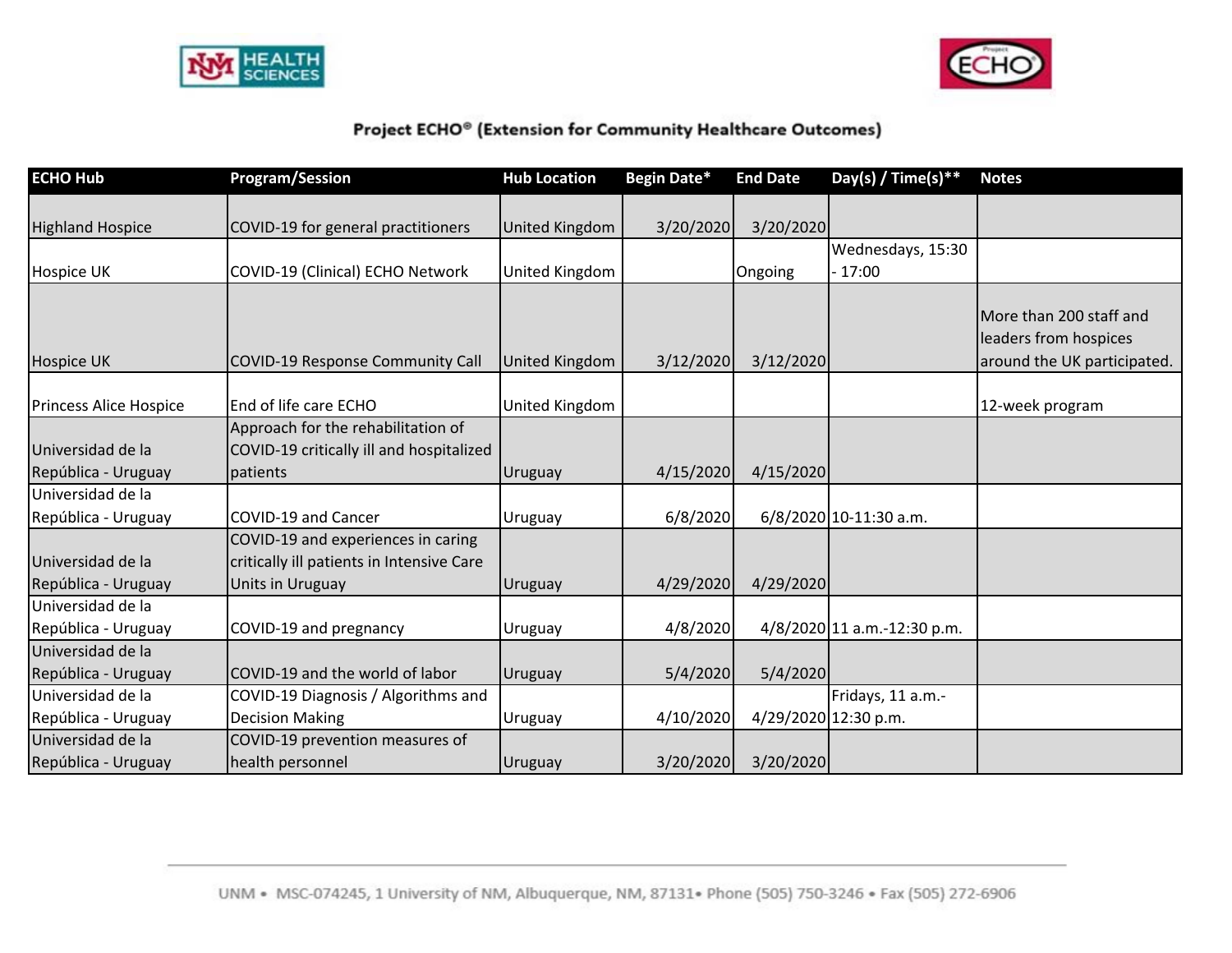



| <b>ECHO Hub</b>        | <b>Program/Session</b>                 | <b>Hub Location</b> | Begin Date* | <b>End Date</b>   | Day(s) / Time(s) **          | <b>Notes</b> |
|------------------------|----------------------------------------|---------------------|-------------|-------------------|------------------------------|--------------|
|                        |                                        |                     |             |                   |                              |              |
|                        | How to care for the emotional well-    |                     |             |                   |                              |              |
| Universidad de la      | being of health care workers in the    |                     |             |                   |                              |              |
| República - Uruguay    | COVID-19 epidemic                      | Uruguay             | 4/1/2020    | 4/1/2020          |                              |              |
|                        | Impact on the health of health care    |                     |             |                   |                              |              |
| Universidad de la      | workers during the COVID-19            |                     |             |                   |                              |              |
| República - Uruguay    | pandemic                               | Uruguay             | 5/19/2020   | 5/19/2020         |                              |              |
| Universidad de la      | Lessons learned: The internist's role  |                     |             |                   |                              |              |
| República - Uruguay    | in the COVID-19 pandemic               | Uruguay             | 5/12/2020   | 5/12/2020         |                              |              |
| Universidad de la      |                                        |                     |             |                   |                              |              |
| República - Uruguay    | Mental health and COVID-19             | Uruguay             | 3/24/2020   | 3/24/2020         |                              |              |
|                        | Safe use of PPE (alternatives in the   |                     |             |                   |                              |              |
|                        | event of stock shortage) and           |                     |             |                   |                              |              |
| Universidad de la      | respiratory sampling for the diagnosis |                     |             |                   |                              |              |
| República - Uruguay    | of COVID-19                            | <b>Uruguay</b>      | 4/17/2020   | 4/17/2020         |                              |              |
| Universidad de la      |                                        |                     |             |                   |                              |              |
| República - Uruguay    | Smoking in times of COVID-19           | Uruguay             | 6/2/2020    | 6/2/2020          |                              |              |
| Universidad de la      |                                        |                     |             |                   |                              |              |
| República - Uruguay    | Specific Therapeutics in COVID-19      | <b>Uruguay</b>      | 4/22/2020   |                   | 4/22/2020 11 a.m.-12:30 p.m. |              |
| Universidad de la      | The immunocompromised in the           |                     |             |                   |                              |              |
| República - Uruguay    | COVID-19 pandemic                      | Uruguay             | 5/29/2020   | 5/29/2020         |                              |              |
|                        |                                        |                     |             |                   |                              |              |
|                        | Treating respiratory failure in COVID- |                     |             |                   |                              |              |
| Universidad de la      | 19 patients / Role of oxygen therapy   |                     |             |                   |                              |              |
| República - Uruguay    | with high-flow nasal cannula           | Uruguay             | 4/13/2020   | 4/13/2020         |                              |              |
| Universidad Central de | COVID-19 and Kawasaki Disease:         |                     |             |                   |                              |              |
| Venezuela              | What is the Relationship?              | Venezuela           | 6/5/2020    | $6/5/2020$ 9 a.m. |                              |              |
| Universidad Central de |                                        |                     |             |                   |                              |              |
| Venezuela              | COVID-19 Controversies in pediatrics   | Venezuela           | 5/1/2020    | $5/1/2020$ 9 a.m. |                              |              |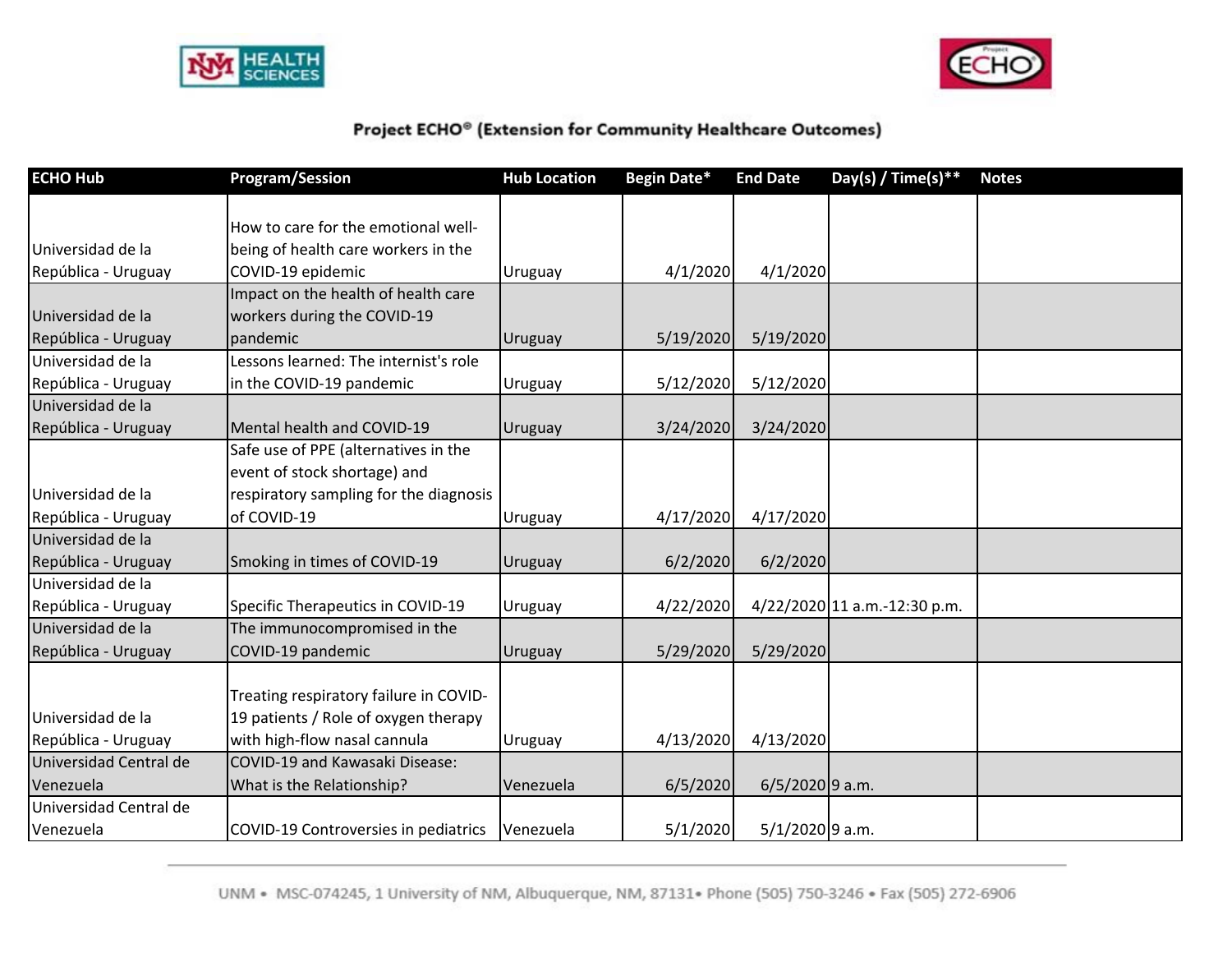



| <b>ECHO Hub</b>                     | <b>Program/Session</b>                                                                               | <b>Hub Location</b> | Begin Date*       | <b>End Date</b>     | Day(s) / Time(s) **                             | <b>Notes</b> |
|-------------------------------------|------------------------------------------------------------------------------------------------------|---------------------|-------------------|---------------------|-------------------------------------------------|--------------|
| Universidad Central de<br>Venezuela | COVID-19 impact on health personnel Venezuela                                                        |                     | 3/27/2020         |                     | 9:00 a.m. (UTC -4<br>Hora de Venezuela)         |              |
| Universidad Central de<br>Venezuela | COVID-19 in Children                                                                                 | Venezuela           | 4/3/2020          |                     | 9:00 a.m. (UTC -4<br>Hora de Venezuela)         |              |
| Universidad Central de<br>Venezuela | COVID-19 Infection and Pregnancy                                                                     | Venezuela           | 4/17/2020 Ongoing |                     | 9:00 a.m. (UTC -4<br>Hora de Venezuela)         |              |
| Universidad Central de<br>Venezuela | COVID-19: Learning on the Go - The<br>good, the bad and the ugly                                     | Venezuela           | 7/17/2020         |                     | 10 a.m. (UTC -4<br>7/17/2020 Hora de Venezuela) |              |
| Universidad Central de<br>Venezuela | COVID-19: Where are we and where<br>are we going?                                                    | Venezuela           | 5/8/2020          | 5/8/2020            |                                                 |              |
| Universidad Central de<br>Venezuela | <b>ECHO Teleclinic "Infectology"</b>                                                                 | Venezuela           | 5/22/2020 Ongoing |                     |                                                 |              |
| Universidad Central de<br>Venezuela | Growth and short stature:<br>Current status of COVID-19 in children<br>Presentation of clinical case | Venezuela           | 8/7/2020          | 8/7/2020            |                                                 |              |
| Universidad Central de<br>Venezuela | High-risk pregnancy: Pregnancy and<br>childbirth in times of COVID-19                                | Venezuela           | 6/19/2020         | $6/19/2020$ 10 a.m. |                                                 |              |
| Universidad Central de<br>Venezuela | Living with COVID-19: A Post-<br><b>Quarantine World</b>                                             | Venezuela           | 6/12/2020         | 6/12/2020 10 a.m.   |                                                 |              |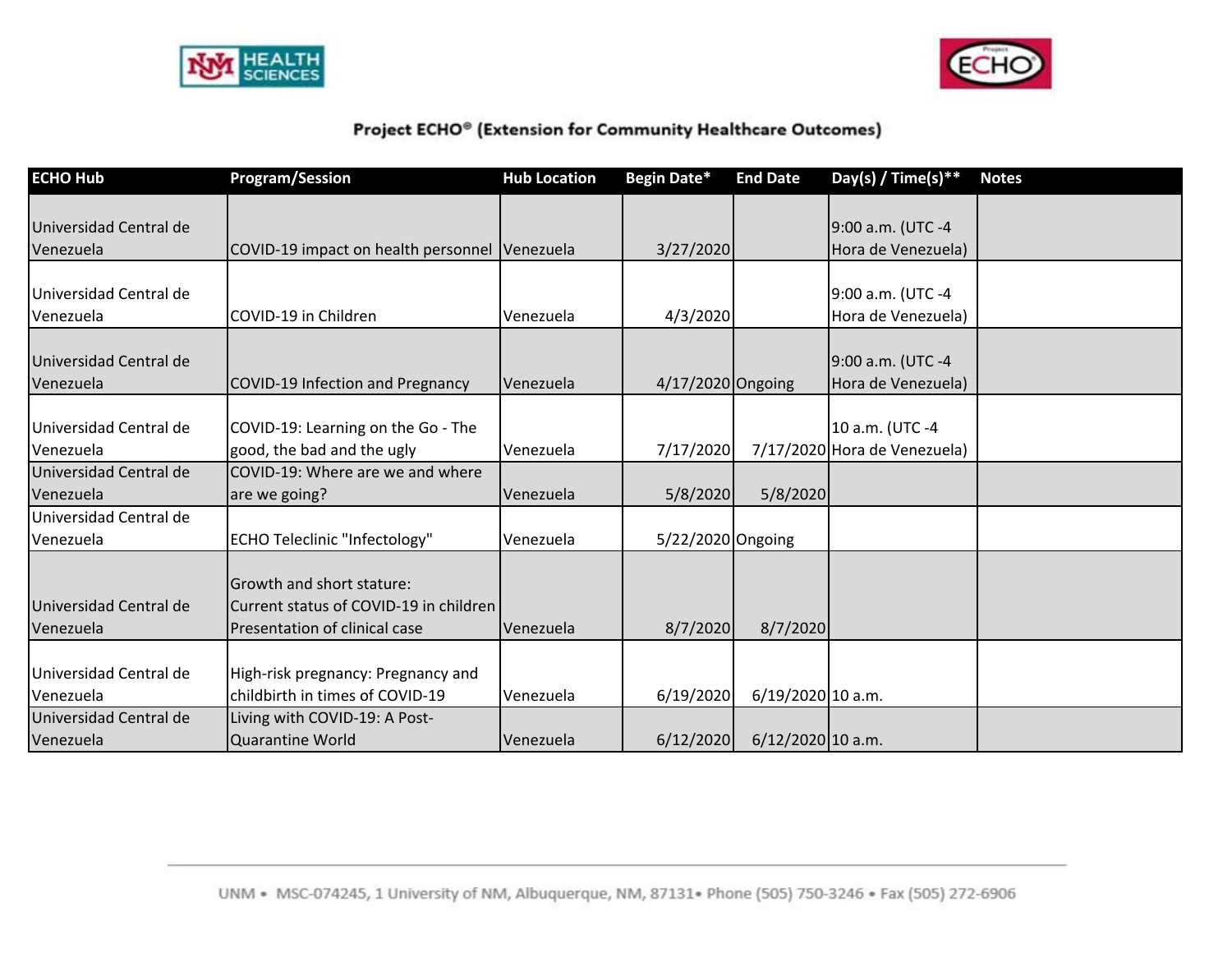



| <b>ECHO Hub</b>                                        | <b>Program/Session</b>                                                            | <b>Hub Location</b> | Begin Date*        | <b>End Date</b> | Day(s) / Time(s) ** | <b>Notes</b>                                                                                                                                                                                                                |
|--------------------------------------------------------|-----------------------------------------------------------------------------------|---------------------|--------------------|-----------------|---------------------|-----------------------------------------------------------------------------------------------------------------------------------------------------------------------------------------------------------------------------|
| National Children's Hospital Training TeleECHO Session | Special COVID-19 Education and                                                    | Vietnam             | 2/2/2020           | 2/2/2020        |                     | connected more than<br>12,000 health care workers<br>in 250-plus hospitals in<br>northern Vietnam as part of<br>COVID-19 preparedness<br>efforts                                                                            |
| <b>Vietnam National Lung</b><br>Hospital               | COVID-19 training for physicians and<br>nurse practitioners                       | Vietnam             | $2/1/2020$ Ongoing |                 |                     | the latest training on<br>COVID-19 treatment<br>guidelines included<br>participation of 73 spokes<br>sites with more than 1,000<br>physicians, nurses, and<br>health care leaders at both<br>provincial and district levels |
| Ministry of Health, Zambia                             | (incorporating COVID-19 education<br>into their regular HIV teleECHO<br>Sessions) | Zambia              | 3/18/2020 Ongoing  |                 |                     | The first session provided<br>an overview of the<br>epidemiology, screening<br>and testing, management,<br>containment, and<br>preparedness for more<br>than 60 spokes.                                                     |
| Centers for Disease Control Against COVID-19           | Practical Infection, Prevention and<br>Control Considerations in the Fight        |                     | 5/14/2020          |                 | 7/30/2020 Thursdays |                                                                                                                                                                                                                             |